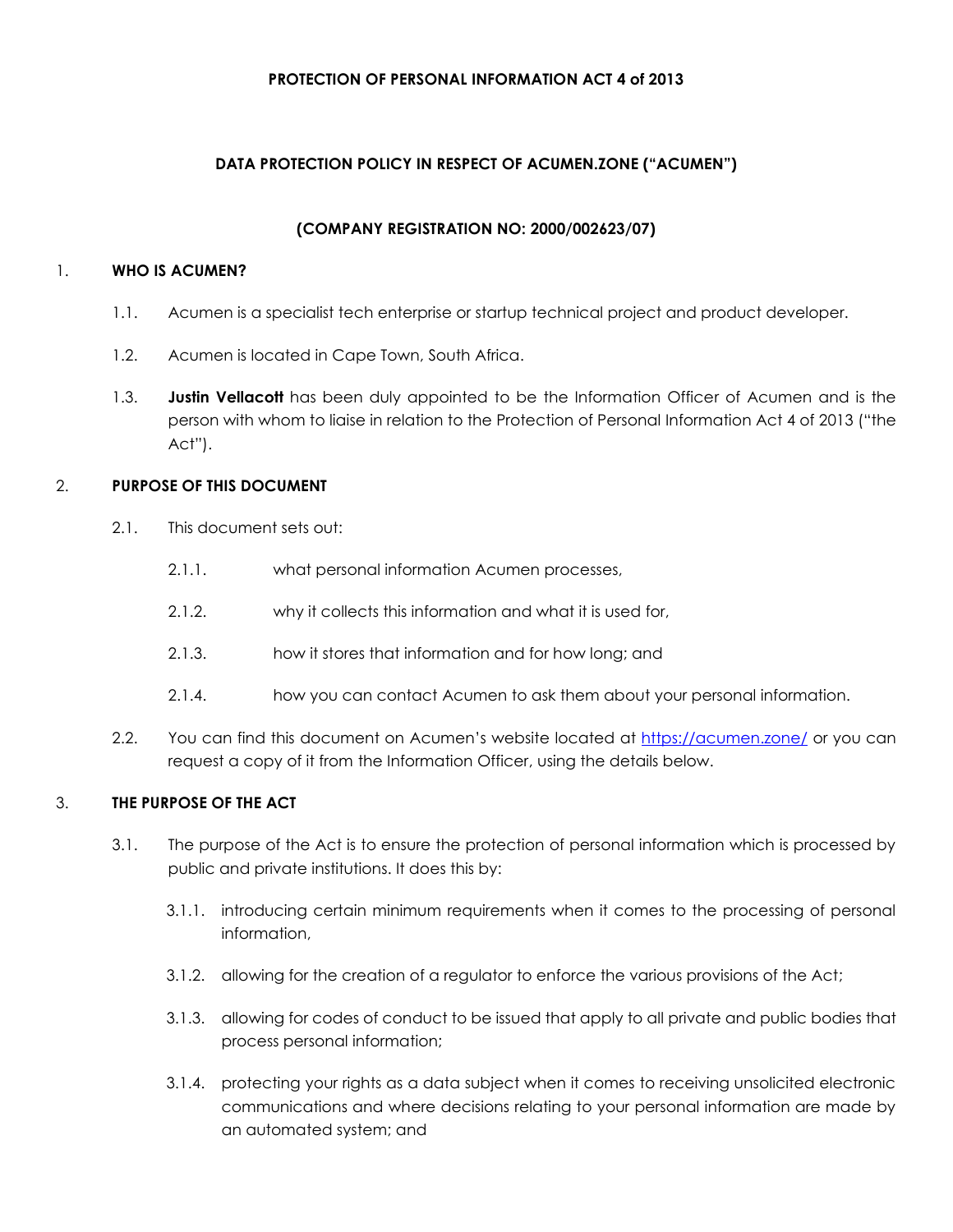3.1.5. to regulate when and how your personal information may be sent outside the borders of South Africa.

## 4. **SOME IMPORTANT DEFINITIONS**

- 4.1. In order to make sense of your rights in terms of this document, it is important that certain definitions contained in section 1 of the Act are explained:
	- 4.1.1. **Data subject:** This is the person to whom the personal information relates.
	- 4.1.2. **Personal Information**: This is extensively defined as follows:
		- 4.1.2.1. Information relating to your race, gender, sex, pregnancy, marital status, national, ethnic or social origin, colour, sexual orientation, age, physical or mental health, well-being, disability, religion, conscience, belief, culture, language and birth;
		- 4.1.2.2. Information relating to your education or to your medical, financial, criminal or employment history;
		- 4.1.2.3. Any identifying number, symbol, e-mail address, physical address, telephone number, location information, online identifier or other assignment particular to you;
		- 4.1.2.4. your biometric information;
		- 4.1.2.5. your personal opinions, views or preferences of the person;
		- 4.1.2.6. correspondence sent by you that is implicitly or explicitly of a private or confidential nature or further correspondence that would reveal the contents of the original correspondence;
		- 4.1.2.7. the views or opinions of another individual about you; and
		- 4.1.2.8. your name if it appears with other personal information relating to you or if the disclosure of your name itself would reveal information about you.
	- 4.1.3. and divided into two categories of "personal information" which may generally be processed, as long as the minimum requirements of the Act are met, and "special personal information" which may not generally be processed unless specific exceptions apply as defined in the Act.
	- 4.1.4. **Processing:** this includes any of the following actions in relation to personal information:
		- 4.1.4.1. the collection, receipt, recording, organisation, collation, storage, updating or modification, retrieval, alteration, consultation or use;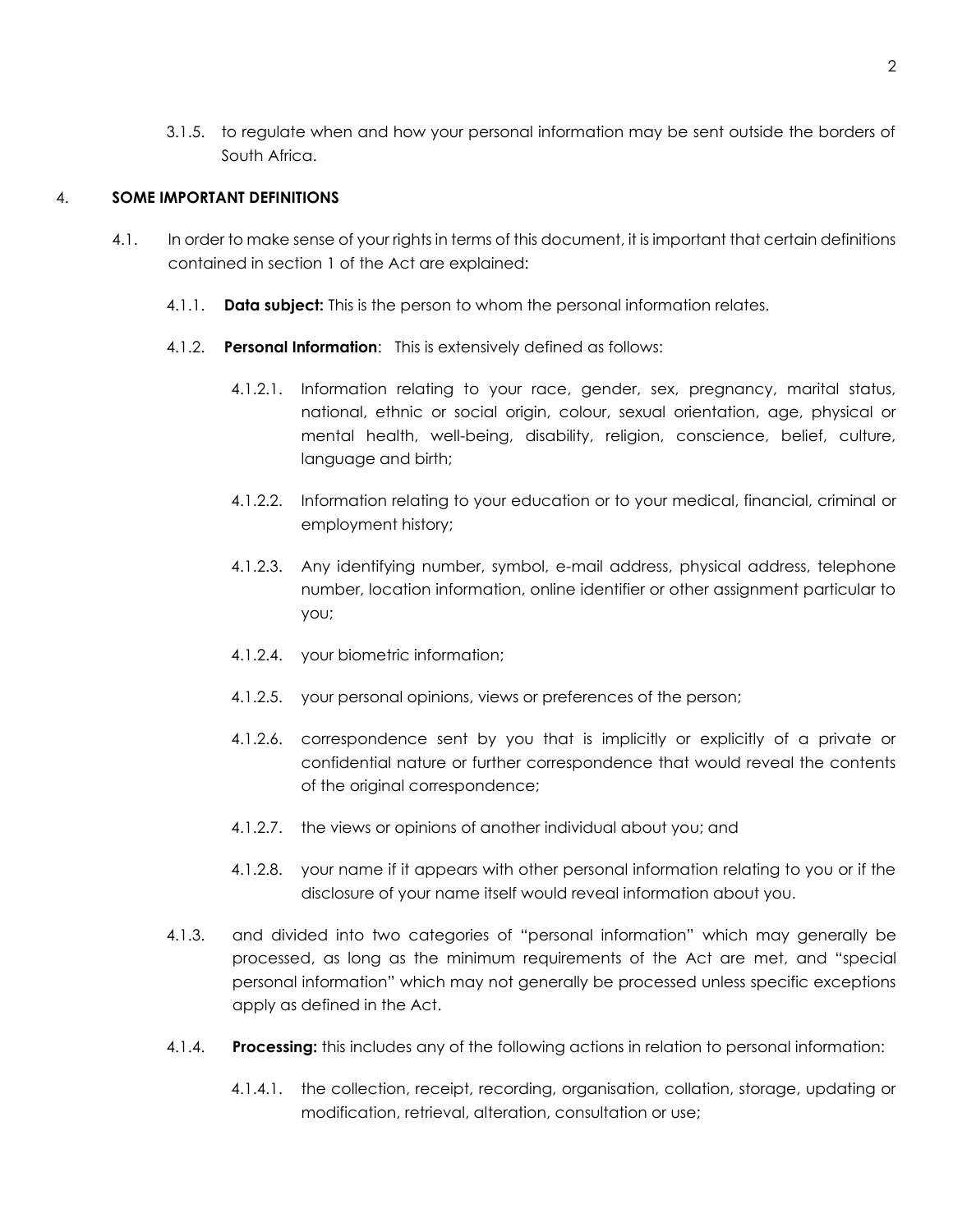- 4.1.4.2. dissemination by means of transmission, distribution or making available in any other form; or
- 4.1.4.3. merging, linking, as well as restriction, degradation, erasure or destruction of information
- 4.1.5. **Record:** this refers to personal information in the possession or under the control of a responsible party (regardless of who created it or when it was created) which is in any of the following forms:
	- 4.1.5.1. writing on any material;
	- 4.1.5.2. information produced, recorded or stored by means of any tape-recorder, computer equipment, whether hardware or software or both, or other device, and any material subsequently derived from information so produced, recorded or stored;
	- 4.1.5.3. label, marking or other writing that identifies or describes anything of which it forms part, or to which it is attached by any means;
	- 4.1.5.4. book, map, plan, graph or drawing;
	- 4.1.5.5. photograph, film, negative, tape or other device in which one or more visual images are embodied so as to be capable, with or without the aid of some other equipment, of being reproduced;
- 4.1.6. **Responsible party:** means a public or private body or any other person which, alone or in conjunction with others, determines the purpose of and means for processing personal information. In this case, Acumen is the Responsible Party.
- 4.1.7. **Operator:** this is a person who processes personal information on behalf of a Responsible Party in terms of a contract or mandate.
- 4.1.8. **Filing system:** any structured set of personal information, whether centralised, decentralised or dispersed on a functional or geographical basis, which is accessible according to specific criteria.

#### 5. **CONTACT DETAILS OF INFORMATION OFFICER**

- 5.1. Attention: Justin Vellacott
- 5.2. Postal Address: 69 NAUTILUS CIRCLE ATLANTIC BEACH ESTATE MELKBOSSTRAND 7441 South Africa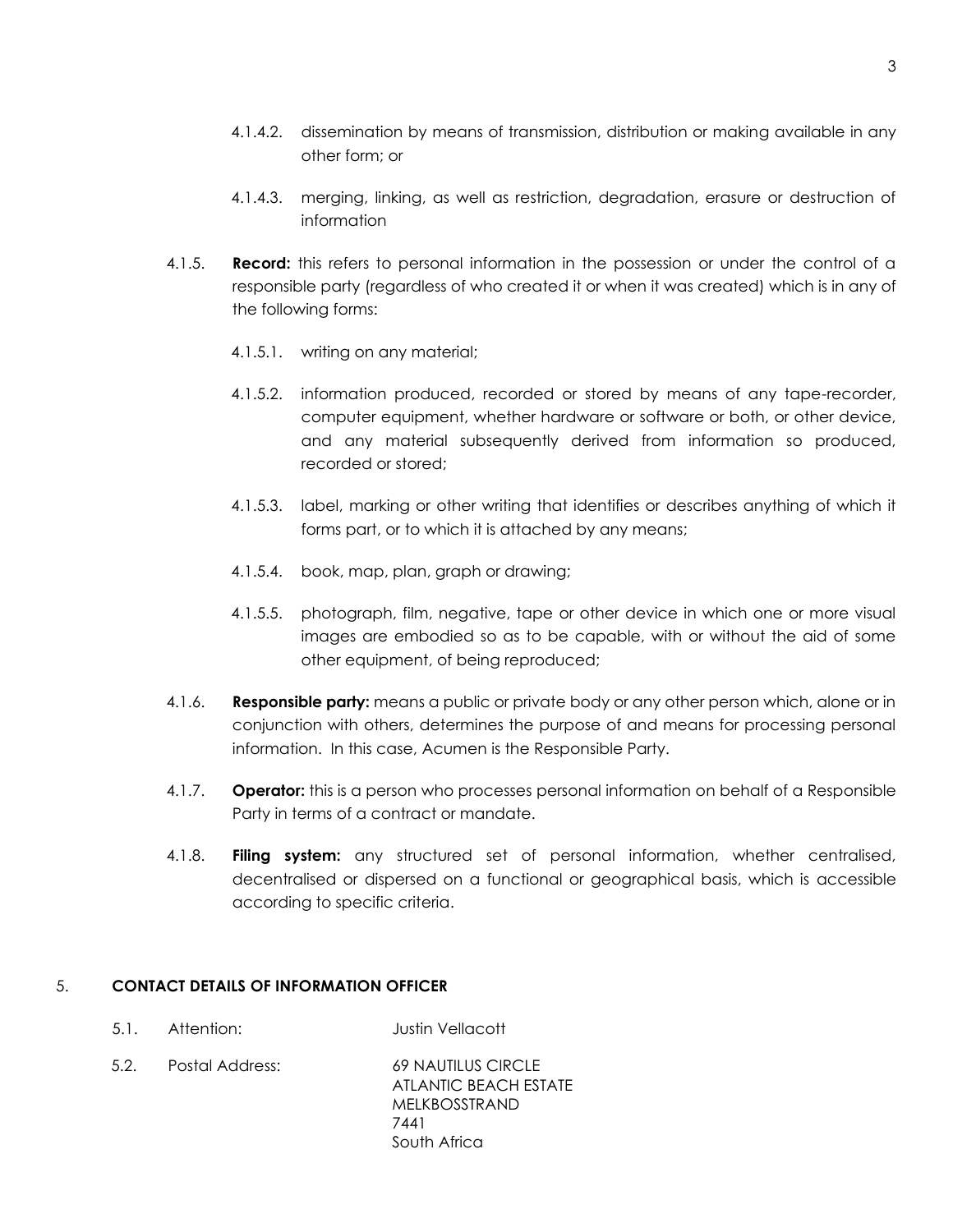- 5.3. Physical address: 69 NAUTILUS CIRCLE ATLANTIC BEACH ESTATE MELKBOSSTRAND 7441 SOUTH AFRICA
- 5.4. Telephone: +27 83 443 3787
- 5.5. E-mail: interest in the interest in the interest in the interest in the interest in the interest in the i

### 6. **WHAT KIND OF PERSONAL INFORMATION IS HELD BY ACUMEN?**

#### 6.1. **PERSONAL INFORMATION BELONGING TO SUBSIDIARIES' OR SPECIFIC PROJECT'S CLIENTS:**

#### 6.1.1. *Personal information belonging to juristic persons*:

- 6.1.1.1. bank account details;
- 6.1.1.2. company or close corporation registration number, business logo, business email addresses, the physical and postal address, telephone number and location information and the subsidiaries' or specific project's terms of engagement.

#### *6.1.2. Personal information belonging to natural persons*

- 6.1.2.1. Where clients are natural persons:
	- 6.1.2.1.1. bank account details;
	- 6.1.2.1.2. identity number, business logo, e-mail addresses, the physical and postal address, telephone number and location information and the subsidiaries' or specific project's terms of engagement.
- 6.1.2.2. Information belonging to natural persons who are representatives of juristic persons.
	- 6.1.2.2.1. South African identity number, business e-mail address, place of employment, address of employer and personal and business telephone numbers.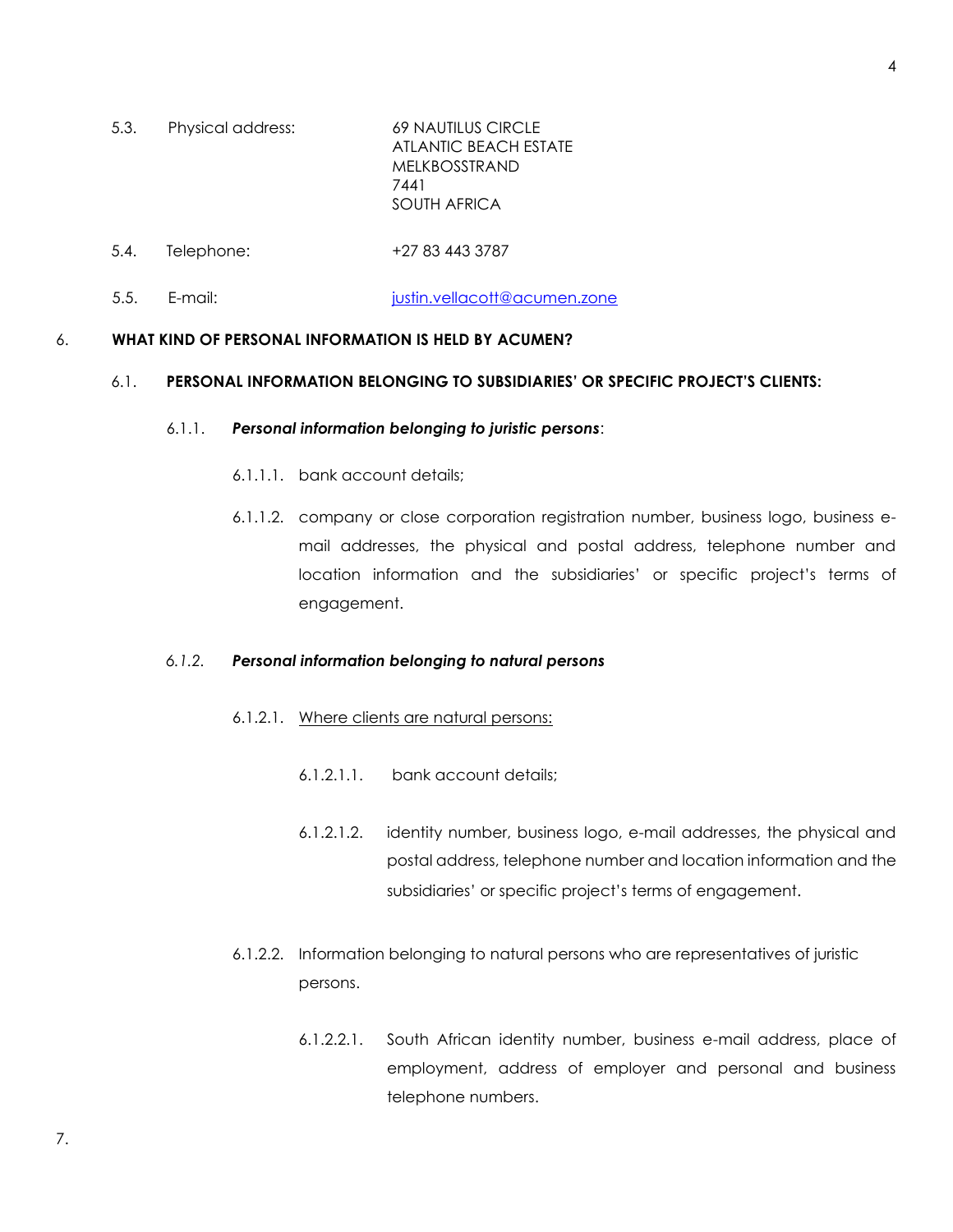# 7.1. **PERSONAL INFORMATION BELONGING TO SALE ACUMEN' PROJECT OR SUBSIDIARIES' LICENSED TO USE SALE ACUMEN'S SERVICES:**

## 7.1.1. *Personal information belonging to juristic persons*:

- 7.1.1.1. bank account details;
- 7.1.1.2. company or close corporation registration number, business logo, business email addresses, the physical and postal address, telephone number and location information, Sale Acumen terms and conditions, ISRS terms and conditions, payroll information, SARS registration numbers and information, UIF registration information, COIDA registration information, FICA information, SAICA registration information.

## *7.1.2. Personal information belonging to natural persons*

- 7.1.2.1. When natural persons:
	- 7.1.2.1.1. bank account details;
	- 7.1.2.1.2. identity number, business logo, e-mail addresses, the physical and postal address, telephone number and location information and Sale Acumen's terms and conditions.

# 7.1.2.2. Information belonging to natural persons who are representatives of juristic persons

7.1.2.2.1. South African identity number, business e-mail address, place of employment, address of employer and personal and business telephone numbers

### 7.2. **PERSONAL INFORMATION BELONGING TO ACUMEN'S CLIENTS WHO USE ACUMEN'S SERVICES:**

### 7.2.1. *Personal information belonging to juristic persons*:

- 7.2.1.1. bank account details;
- 7.2.1.2. company or close corporation registration number, business logo, business e-mail addresses, the physical and postal address, telephone number and location information, Acumen's terms and conditions, FICA know-your-client related information.

### *7.2.2. Personal information belonging to natural persons*

- 7.2.2.1. Where clients are natural persons:
	- 7.2.2.1.1. bank account details;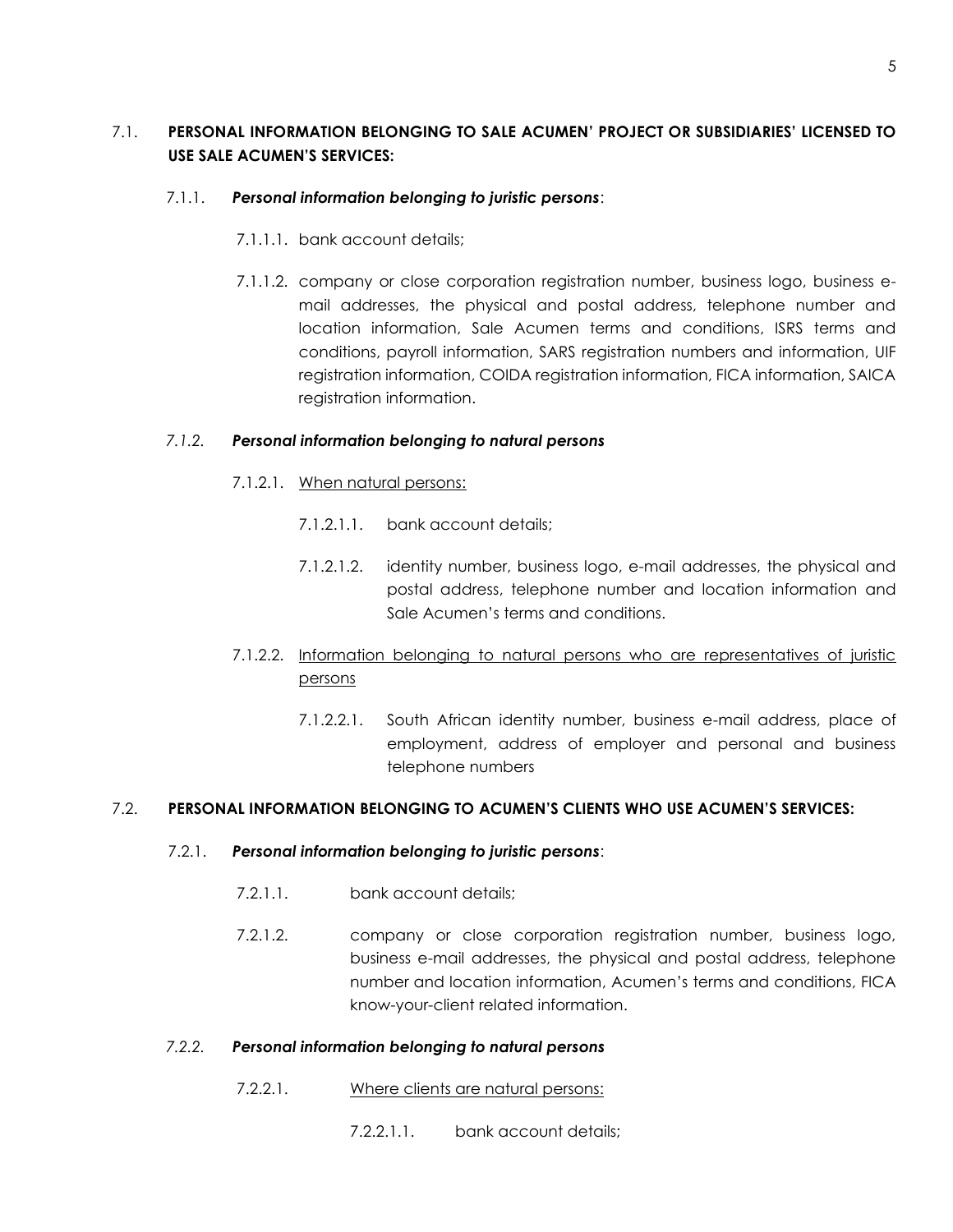- 7.2.2.1.2. identity number, business logo, e-mail addresses, the physical and postal address, telephone number and location information, Acumen's terms and condition, FICA know-your-client related information.
- 7.2.2.2. Information belonging to natural persons who are representatives of juristic persons
	- 7.2.2.2.1. South African identity number, business e-mail address, place of employment, address of employer and personal and business telephone numbers, FICA know-your-client related information.

### 7.3. **PERSONAL INFORMATION BELONGING TO EMPLOYEES OF ACUMEN**

- 7.3.1. information relating to the name race, gender, sex, pregnancy, marital status, national, ethnic or social origin, colour, sexual orientation, age, physical and/or mental health, wellbeing, disability, religion, belief, language and birth of employees;
- 7.3.2. information relating to the education, the medical, financial, criminal or employment history of employees;
- 7.3.3. South African identity number, personal e-mail address, physical address, personal telephone numbers, location information and online identifiers of employees;
- 7.3.4. private and confidential correspondence with employees; and
- 7.3.5. records of a personal information stored by employees in Acumen's physical or electronic filing system(s).

### 7.4. **PERSONAL INFORMATION BELONGING TO SUBSIDIARIES OR DIVISIONS OF ACUMEN**

- 7.4.1. information relating to the name race, gender, sex, pregnancy, marital status, national, ethnic or social origin, colour, sexual orientation, age, physical and/or mental health, wellbeing, disability, religion, belief, language and birth of employees;
- 7.4.2. information relating to the education, the medical, financial, criminal or employment history of employees;
- 7.4.3. South African identity number, personal e-mail address, physical address, personal telephone numbers, location information and online identifiers of employees;
- 7.4.4. private and confidential correspondence with employees; and
- 7.4.5. records of a personal information stored by employees in Acumen's physical or electronic filing system(s).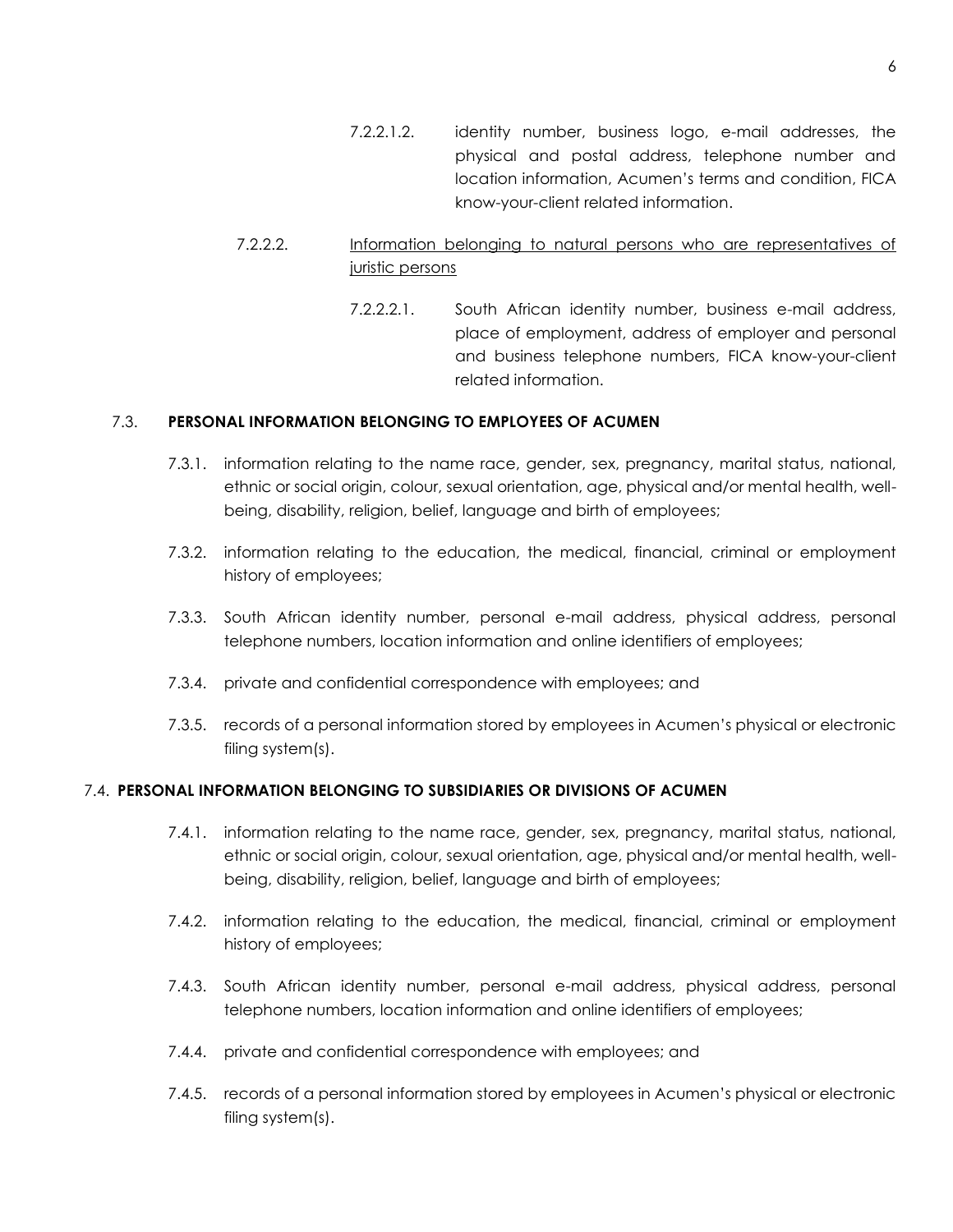#### 7

#### 7.5. **PERSONAL INFORMATION BELONGING TO THIRD PARTY SERVICE PROVIDERS OF ACUMEN**

- 7.5.1. bank account details;
- 7.5.2. company or close corporation registration number, South African identity number, business logo, business e-mail addresses, the physical and postal address, telephone number and location information, VAT numbers;
- 7.5.3. personal information of third party service provider's representatives/agents, such as name, business e-mail address, place of employment, address of employer and personal and business telephone numbers.

# 7.6. **PERSONAL INFORMATION BELONGING TO THIRD PARTY SERVICE PROVIDERS OF ACUMEN'S SUBSIDIARIES OR DIVISION.**

- 7.6.1. bank account details;
- 7.6.2. company or close corporation registration number, South African identity number, business logo, business e-mail addresses, the physical and postal address, telephone number and location information, VAT numbers;
- 7.6.3. personal information of third party service provider's representatives/agents, such as name, business e-mail address, place of employment, address of employer and personal and business telephone numbers.

#### 8. **WHY IS THE PERSONAL INFORMATION ABOVE COLLECTED BY ACUMEN AND WHAT IS IT USED FOR?**

## 8.1. **PERSONAL INFORMATION BELONGING TO CLIENTS OF ACUMEN OR ITS SUBSIDIARIES OR ITS DIVISIONS**

8.1.1. Acumen requires the information collected from its clients that are both natural and juristic persons to provide them with professional services. Acumen processes the information necessary to provide these services. Acumen may make this information available to operators to ensure that the services are provided to the very best of Acumen's abilities and to the highest standards. All operators have signed documentation confirming that personal information received from Acumen is to be used solely to the purpose for which it is given to them. Such operators are prohibited from further processing the personal information given to them and have confirmed that they have systems in place that make sure that they are compliant with the requirements of the Act.

# 8.1.2. **THE PERSONAL INFORMATION SOUGHT BY ACUMEN IS MANDATORY IN NATURE. SHOULD CLIENTS NOT PROVIDE THE PERSONAL INFORMATION SOUGHT, ACUMEN WILL NOT BE ABLE TO PROVIDE ITS SERVICES.**

8.2. **PERSONAL INFORMATION BELONGING TO EMPLOYEES OF ACUMEN OR ITS SUBSIDIARIES OR ITS DIVISIONS**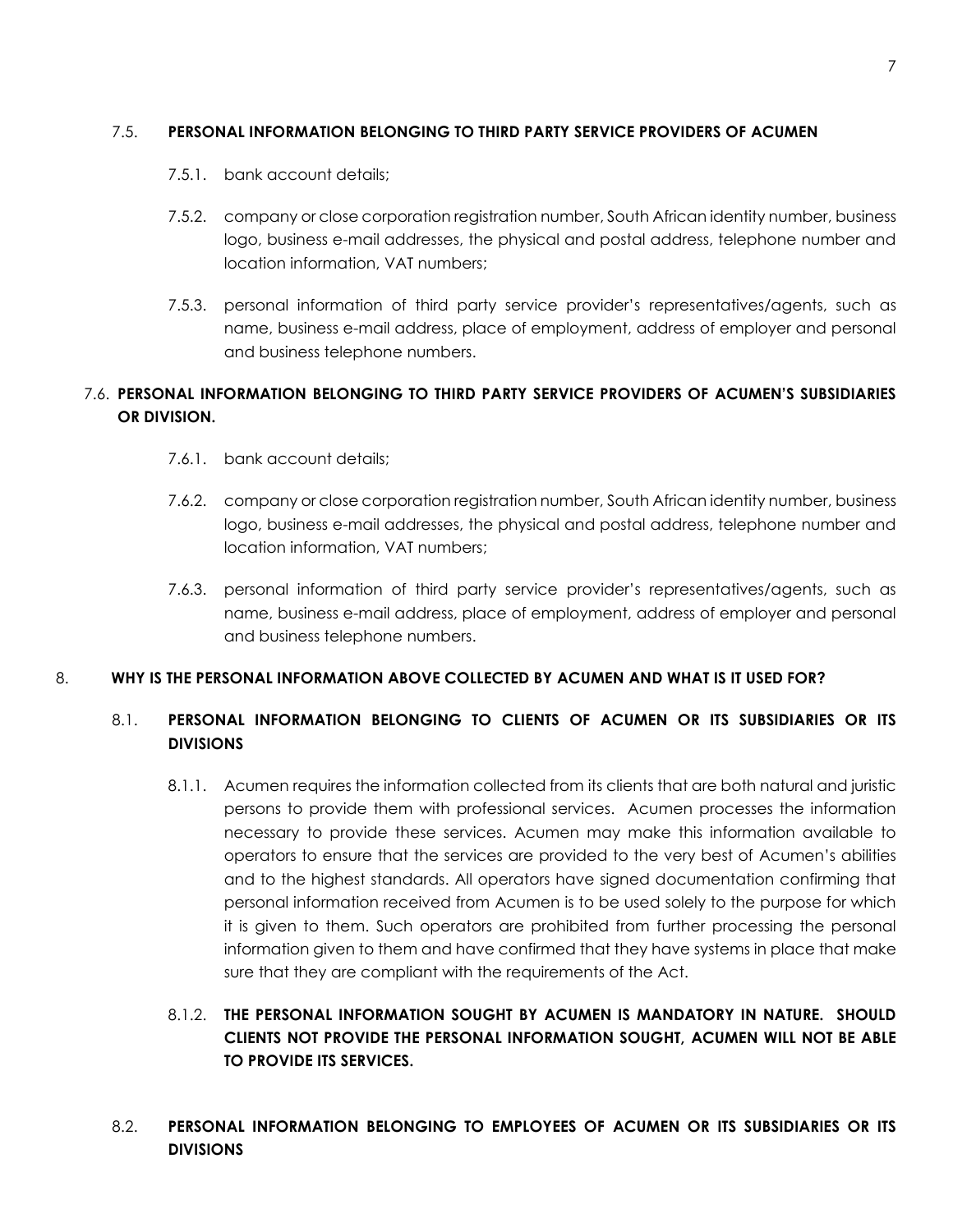8.2.1. Acumen is committed to good governance and compliance. No personal information in respect of any employees will be used for any other reason besides what it is provided for. Any staff database kept by Acumen will be for the purpose of managing the employment relationship between Acumen and its employees only. No personal information pertaining to any employee will be provided to any third person unless in accordance with the Act, any relevant Labour Law legislation or with the express consent of the employee.

# 8.3. **PERSONAL INFORMATION BELONGING TO THIRD PARTY SERVICE PROVIDERS OF ACUMEN OR ITS SUBSIDIARIES OR ITS DIVISIONS**

- 8.3.1. Acumen requires the information collected from third party service providers that are both natural and juristic persons in order to do business with them. Acumen takes its compliance obligations very seriously and requires the information processed in order to conclude agreements regarding the relationship between Acumen and its service providers, many of whom may be operators as defined in the Act.
- 8.3.2. Acumen processes the information necessary in order to provide these services and to conclude these agreements. Acumen may make this information available to other operators to ensure that the services are provided to the very best of Acumen's abilities and to the highest standards for its clients. All operators and third-party service providers have signed documentation confirming that personal information received from Acumen and its operators is to be used solely to the purpose for which it is given to them. Such operators and third parties are prohibited from further processing the personal information given to them and have confirmed that they have systems in place that make sure that they are compliant with the requirements of the Act.
- 8.3.3. **THE PERSONAL INFORMATION SOUGHT BY ACUMEN IS MANDATORY IN NATURE. SHOULD THIRD PARTIES AND OPERATORS NOT PROVIDE THE PERSONAL INFORMATION SOUGHT, ACUMEN WILL NOT BE ABLE TO CONCLUDE AGREEMENTS WITH THEM AND THEREFORE NOT DO BUSINESS WITH THEM.**

# 8.4. **WHERE IS THE PERSONAL INFORMATION COLLECTED BY ACUMEN STORED AND WHAT SECURITY MEASURES ARE IN PLACE?**

- 8.4.1. Personal information is stored both electronically and in hard copy in Acumen's filing system(s).
- 8.4.2. Electronic information is encrypted and stored on a cloud based system. Personal information, where necessary to comply with our obligations to clients, may be saved on internal or external hard drives.
- 8.4.3. Acumen has a physical security policy as well as a policy pertaining to the use of electronic data by employees which policies are internal and kept by the Information Officer. These policies are not available to the public save where Acumen is forced to make same available in terms of law so as to protect the information held by Acumen.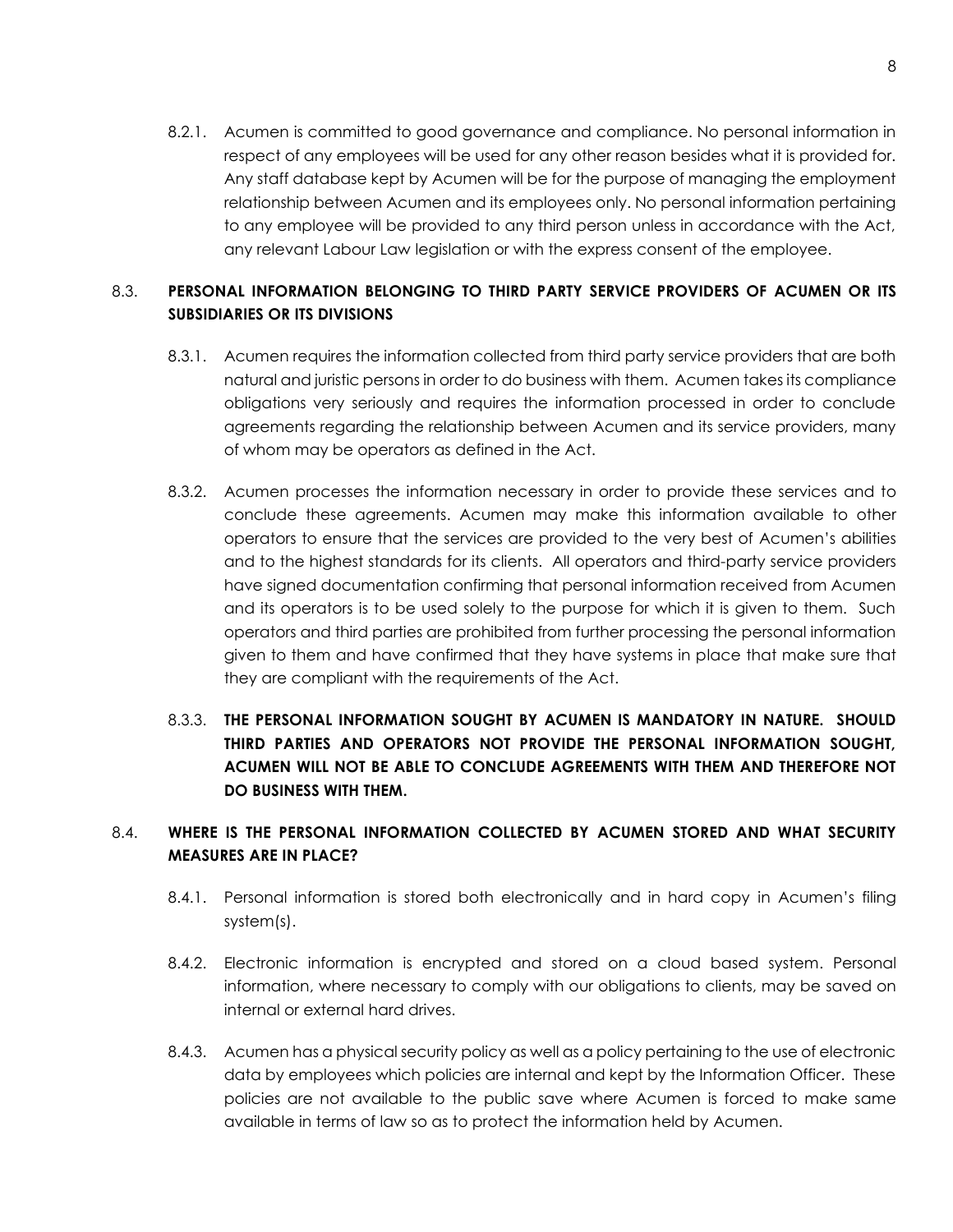# 8.5. **WHEN WILL ACUMEN MAKE PERSONAL INFORMATION AVAILABLE TO THIRD PARTIES (OTHER THAN OPERATORS)**

- 8.5.1. Acumen will not reveal any personal information to anyone outside of Acumen unless:
	- 8.5.1.1. it is necessary to perform contractual obligations with its clients;
	- 8.5.1.2. it is compelled to comply with legal and regulatory requirements or when it is otherwise allowed by law;
	- 8.5.1.3. it is in the public interest;
	- 8.5.1.4. Acumen needs to do so to protect its rights.
- 8.5.2. Acumen endeavours to take all reasonable steps to keep secure any information which they hold about an individual, and to keep this information accurate and up to date. If at any time, an individual discovers that information gathered about them is incorrect, they may contact Acumen to have the information corrected. Where information has been disclosed to employees of Acumen, Acumen has agreements in place to ensure that compliance with confidentiality and privacy conditions.
- 8.5.3. Acumen recognises the importance of protecting the privacy of information collected about individuals, in particular, information that can identify an individual ("personal information").

### 9. **TRANSBORDER INFORMATION FLOWS**

9.1. Acumen will not transmit personal information internationally, unless consent has been obtained, or it's necessary to perform our contractual obligations, and it benefits our clients or third party service providers. If personal information is transmitted internationally, we ensure that it is subject to data protection laws that are substantially similar to POPIA (e.g. European Union GDPR and other country specific information privacy protection laws).

## 10. **FOR HOW LONG IS PERSONAL INFORMATION KEPT BY ACUMEN?**

### 10.1. **COMPANIES ACT NO. 71 OF 2008, as amended:**

The Companies Act as amended requires records must be kept "in written form, or other form or manner that allows that information to be converted into written form within a reasonable time." Such as the following for an indefinite period:

- 10.1.1. Notice of Incorporation (Registration certificate);
- 10.1.2. Certificate of change of name (if any);
- 10.1.3. Memorandum of Incorporation and alterations or amendments;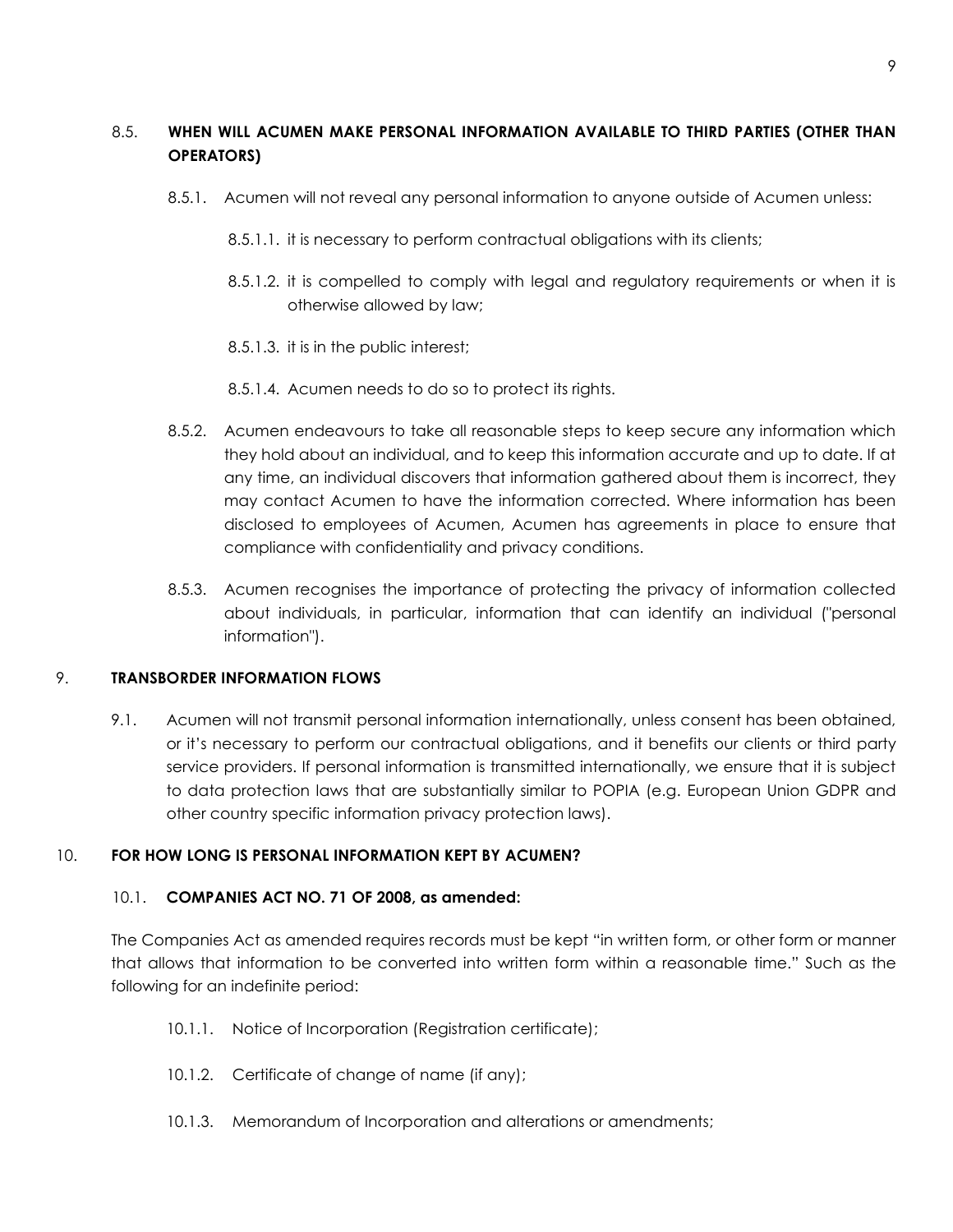- 10.1.4. Rules;
- 10.1.5. Register of company secretary and auditors;
- 10.1.6. Regulated companies (companies to which chapter 5, part B, C and Takeover Regulations apply) register of disclosures of person who holds beneficial interest equal to or in excess of 5% of the securities of that class issued;
- 10.1.7. Security register and uncertificated securities register.

The following records for 7 years:

- 10.1.8. Notice and minutes of all shareholders meeting including Resolutions adopted and documents made available to holders of securities;
- 10.1.9. Copies of reports presented at the annual general meeting of the company;
- 10.1.10. Copies of annual financial statements;
- 10.1.11. Copies of accounting records;
- 10.1.12. Record of directors and past directors, after the director has retired from the company;
- 10.1.13. Written communication to holders of securities;
- 10.1.14. Minutes and resolutions of directors' meetings, audit committee and directors' committees.

#### 10.2. **CONSUMER PROTECTION ACT NO. 68 OF 2008, as amended:**

The Consumer Protection Act seeks to protect the interests of Consumers and as such requires Acumen as a service provider to retain and maintain the following records of consumers for a period of 3 years:

- 10.2.1. Full names, physical address, postal address and contact details;
- 10.2.2. ID number and registration number;
- 10.2.3. Contact details of public officer in case of a juristic person;
- 10.2.4. Service rendered;
- 10.2.5. Intermediary fee;
- 10.2.6. Cost to be recovered from the consumer;
- 10.2.7. Frequency of accounting to the consumer;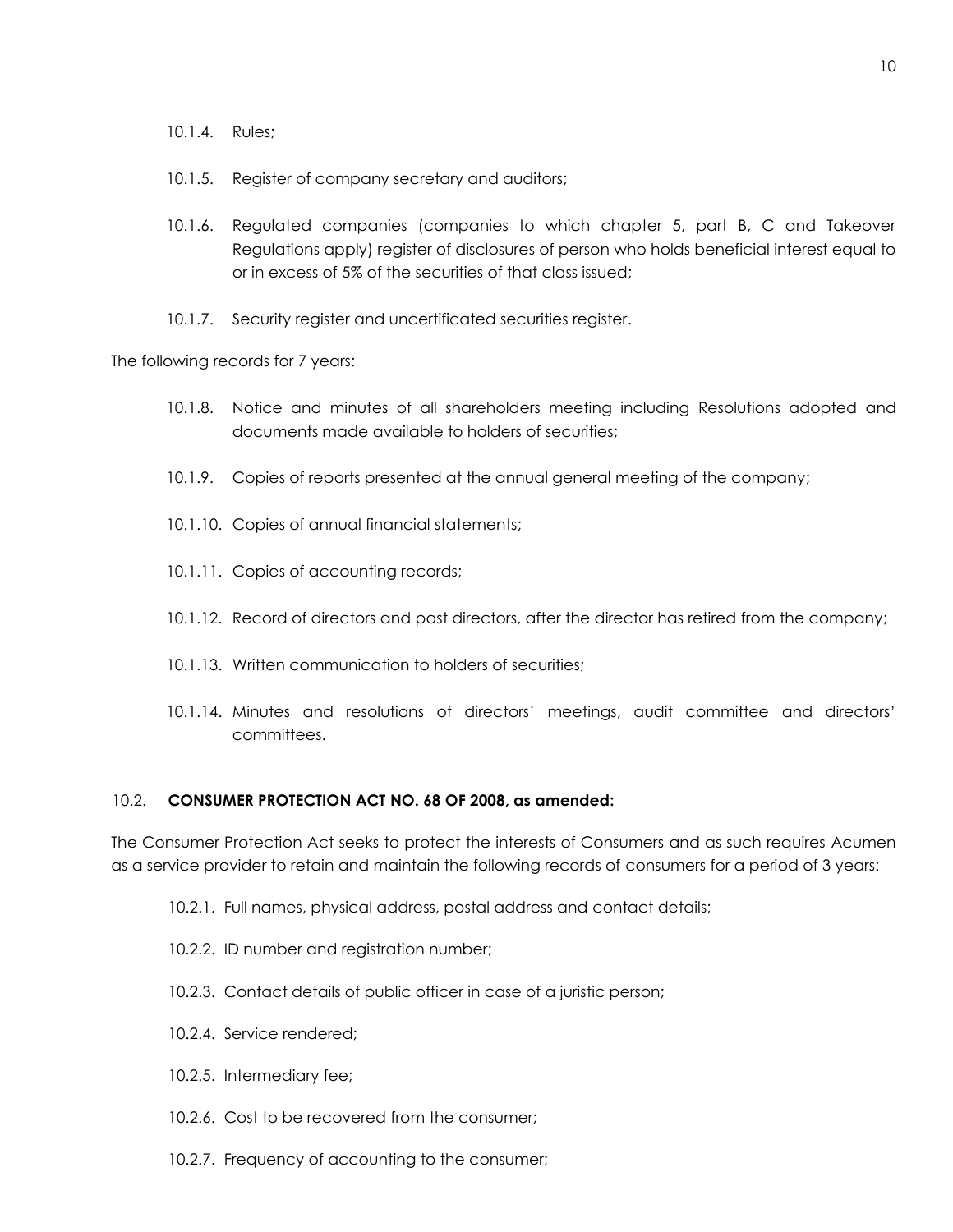- 10.2.8. Amounts, sums, values, charges, fees, remuneration specified in monetary terms;
- 10.2.9. Disclosure in writing of a conflict of interest by the intermediary in relevance to goods or service to be provided;
- 10.2.10. Record of advice furnished to the consumer reflecting the basis on which the advice was given;
- 10.2.11. Written instruction sent by the intermediary to the consumer;
- 10.2.12. Conducting a promotional competition refer to Section 36(11) (b) and Regulation 11 of Promotional Competitions;
- 10.2.13. Documents in respect of Section 45 and Regulation 31 for Auctions.

## 10.3. **COMPENSATION FOR OCCUPATIONAL INJURIES AND DISEASES ACT NO. 130 OF 1993:**

Section 81(1) and (2) of the Compensation for Occupational Injuries and Diseases Act requires a retention period of 4 years for the documents mentioned below:

- 10.3.1. Register, record or reproduction of the earnings, time worked, payment for piece work and overtime and other prescribed particulars of all the employees.
- 10.3.2. Section 20(2) documents with a required retention period of 3 years:
- 10.3.3. Health and safety committee recommendations made to an employer in terms of issues affecting the health of employees and of any report made to an inspector in terms of the recommendation;
- 10.3.4. Records of incidents reported at work.

## 10.4. **BASIC CONDITIONS OF EMPLOYMENT ACT NO. 75 OF 1997:**

The Basic Conditions of Employment Act requires a retention period of 3 years for the documents mentioned below:

- 10.4.1. Written particulars of an employee after termination of employment;
- 10.4.2. Employee's name and occupation;
- 10.4.3. Time worked by each employee;
- 10.4.4. Remuneration paid to each employee;
- 10.4.5. Date of birth of any employee under the age of 18 years.

### 10.5. **EMPLOYMENT EQUITY ACT NO. 55 OF 1998:**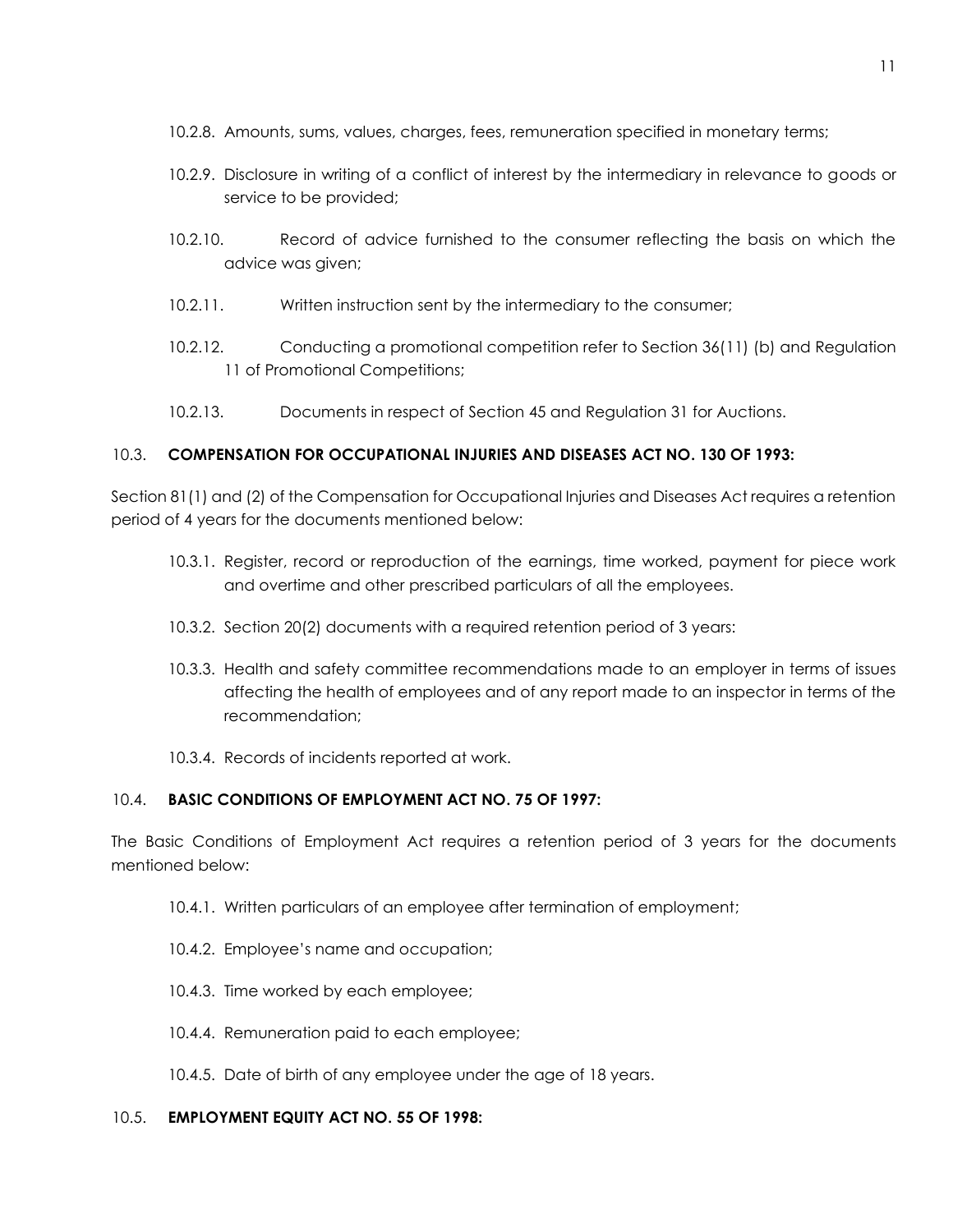- 10.5.1. Section 26 and the General Administrative Regulations, 2014, requires a retention period of 3 years for the documents mentioned below:
- 10.5.2. Records in respect of the company's workforce, employment equity plan and other records relevant to compliance with the Act.

#### 10.6. **UNEMPLOYMENT INSURANCE ACT NO. 63 OF 2002:**

Section 56(2)(c) requires a retention period of 5 years, from the date of submission, for the documents mentioned below:

10.6.1. personal records of each of their current employees in terms of their names, identification number, monthly remuneration and address where the employee is employed.

### 10.7. **SOUTH AFRICAN REVENUE SERIVICE ("SARS"):**

Acumen complies with its tax obligations in respect of SARS and retains/maintains records, which may contain personal information, in accordance with the relevant South African tax laws.

### 11. **ACCESS TO AND CORRECTION OF INFORMATION**

- 11.1. Clients, employees and third parties have the right to access the personal information Acumen holds about them. Clients and other people whose data Acumen holds also have the right to ask Acumen to update, correct or delete their personal information on reasonable grounds. Once a client or such other person objects to the processing of their personal information, Acumen may no longer process said personal information unless Acumen is obliged to in terms of its contractual obligations. Acumen will take all reasonable steps to confirm its clients' identity before providing details of their personal information or making changes to their personal information;
- 11.2. All employees have a duty of confidentiality in relation to the Company and clients. Information on clients: Our clients' right to confidentiality is protected in the Constitution and in terms of ECTA. Information may be given to a 3rd party if the client has consented in writing to that person receiving the information or if it is required by law.
- 11.3. If Acumen duly and diligently searches for a record and it is believed that the record either does not exist or cannot be found, the client or requester will be notified accordingly. This notification will include the steps that were taken the attempt to locate the record.

### 12. **DELETION AND DESTRUCTION OF INFORMATION**

12.1. Clients, employees and third parties have the right to access the personal information Acumen holds about them. Clients and other people whose data Acumen holds also have the right to ask Acumen to update, correct or delete their personal information on reasonable grounds. Once a client or such other person objects to the processing of their personal information, Acumen may no longer process said personal information unless Acumen is obliged to in terms of its contractual obligations. Acumen will take all reasonable steps to confirm its clients' identity before providing details of their personal information or making changes to their personal information.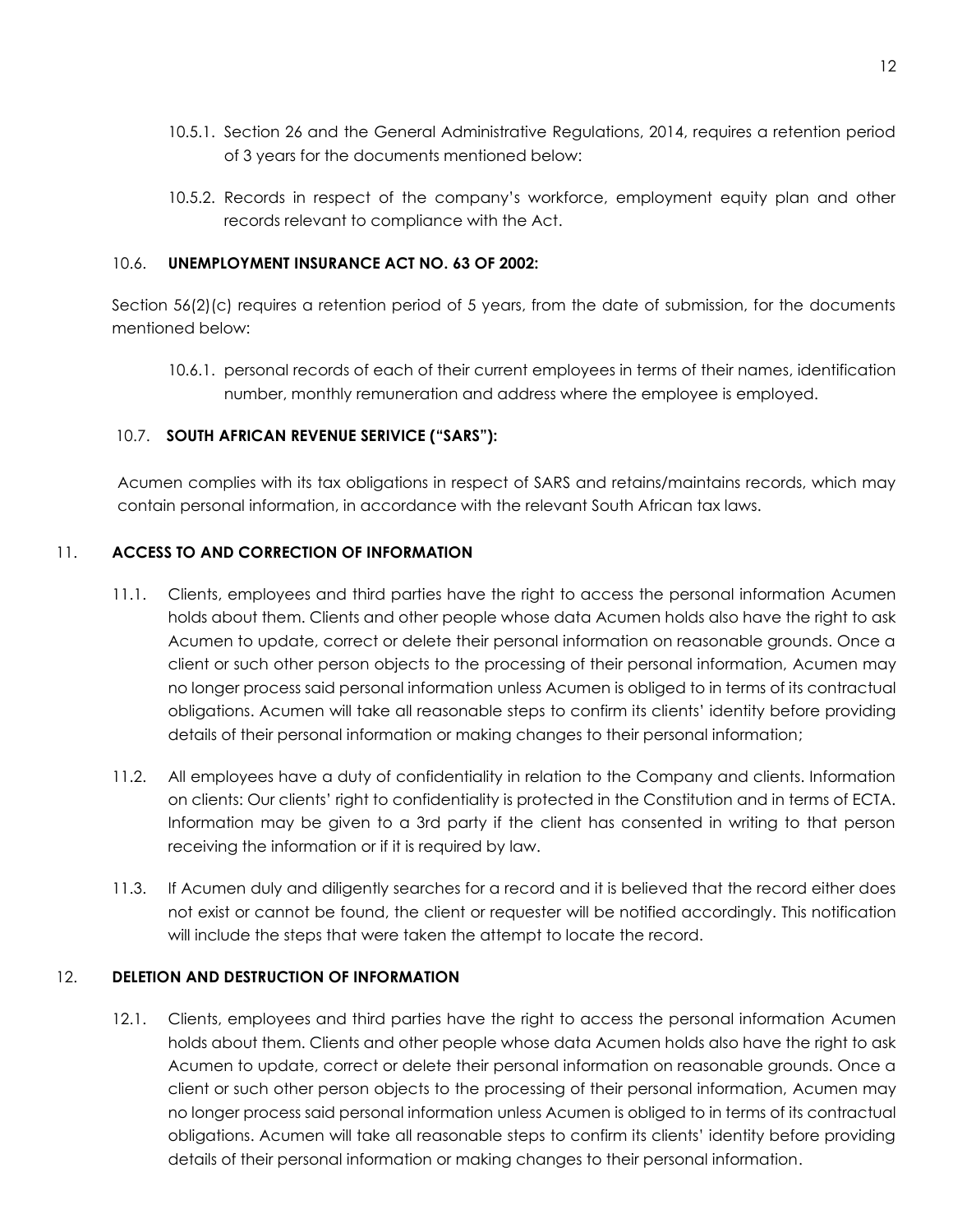#### 13. **FORM OF REQUEST**

- 13.1. The requester must use the prescribed form to make the request for access to a record. This must be made to the information officer. This request must be made to the address, or electronic mail address of the information officer.
- 13.2. The requester must provide sufficient detail on the request form to enable the information officer to identify the record and the requester. The requester should also indicate which form of access is required. The requester should also indicate if he or she wishes to be informed in any other manner and state the necessary particulars to be so informed.
- 13.3. The requester must identify the right that he or she is seeking to exercise or protect and provide an explanation as to why the requested record is required for the exercise or protection of that right.
- 13.4. If a request is made on behalf of a person, the requester must submit proof of the capacity in which the requester is making the request to the satisfaction of the information officer.
- 13.5. The form in which a request to access personal information is made can be found in **Annexure A** at the end of this policy document.
- 13.6. The form in which a request to object, correct, delete/destroy personal information is made can be found in **Annexure B** at the end of this policy document.

#### 14. **FEES**

- 14.1. The information officer must notify the requester (other than a personal requester) by notice, requiring the requester to pay the relevant fee before further processing the request. A personal requester does not pay such fee.
- 14.2. The requester may lodge an application to the court against the tender or payment of the request fee.
- 14.3. The information officer will then decide on the request and notify the requester in the required form.
- 14.4. If the request is granted then a further access fee must be paid for the search, reproduction, preparation and for any time that had exceeded the prescribed hours to search and prepare the record for disclosure.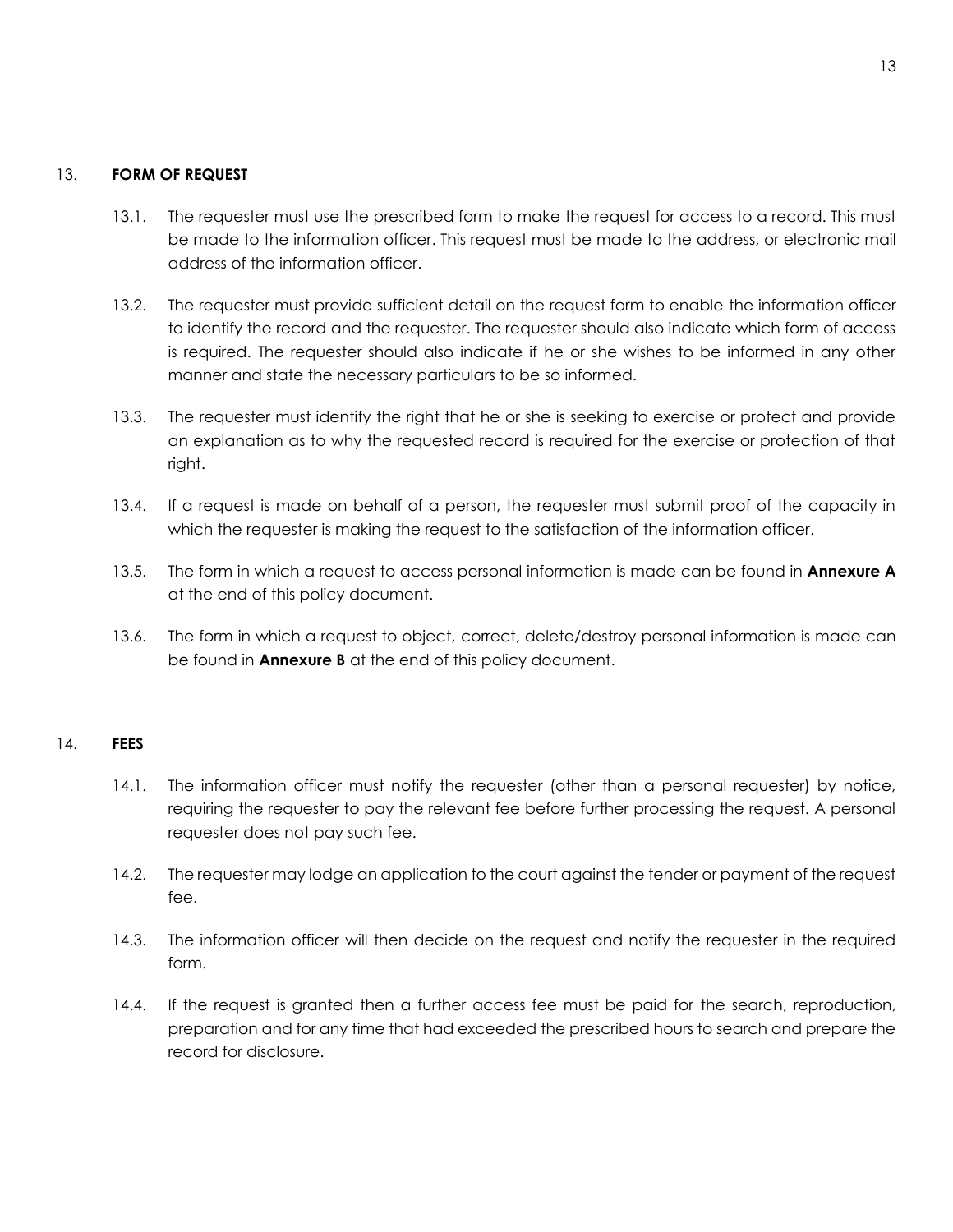#### 15. **AVAILABILITY OF THE MANUAL**

15.1. The manual is available for inspection at the offices of Acumen free of charge, a copy is made available on Acumen's website, alternatively a copy may be requested from Acumen's information officer.

### 16. **AMENDMENTS TO THIS POLICY**

16.1. Amendments to, or a review of this Policy, will take place on an ad hoc basis. Clients are advised to access Acumen's website periodically to keep abreast of any changes. Where material changes take place, these will be posted on our website. Unless otherwise stated, the current version of this Policy posted on our website shall supersede and replace all previous versions of this Policy.

| Signed at | , Cape Town this | day of | 2021. |
|-----------|------------------|--------|-------|
|           |                  |        |       |

**INFORMATION OFFICER** 

**\_\_\_\_\_\_\_\_\_\_\_\_\_\_\_\_\_\_\_\_\_\_\_\_\_\_\_\_\_\_\_\_\_\_\_\_\_**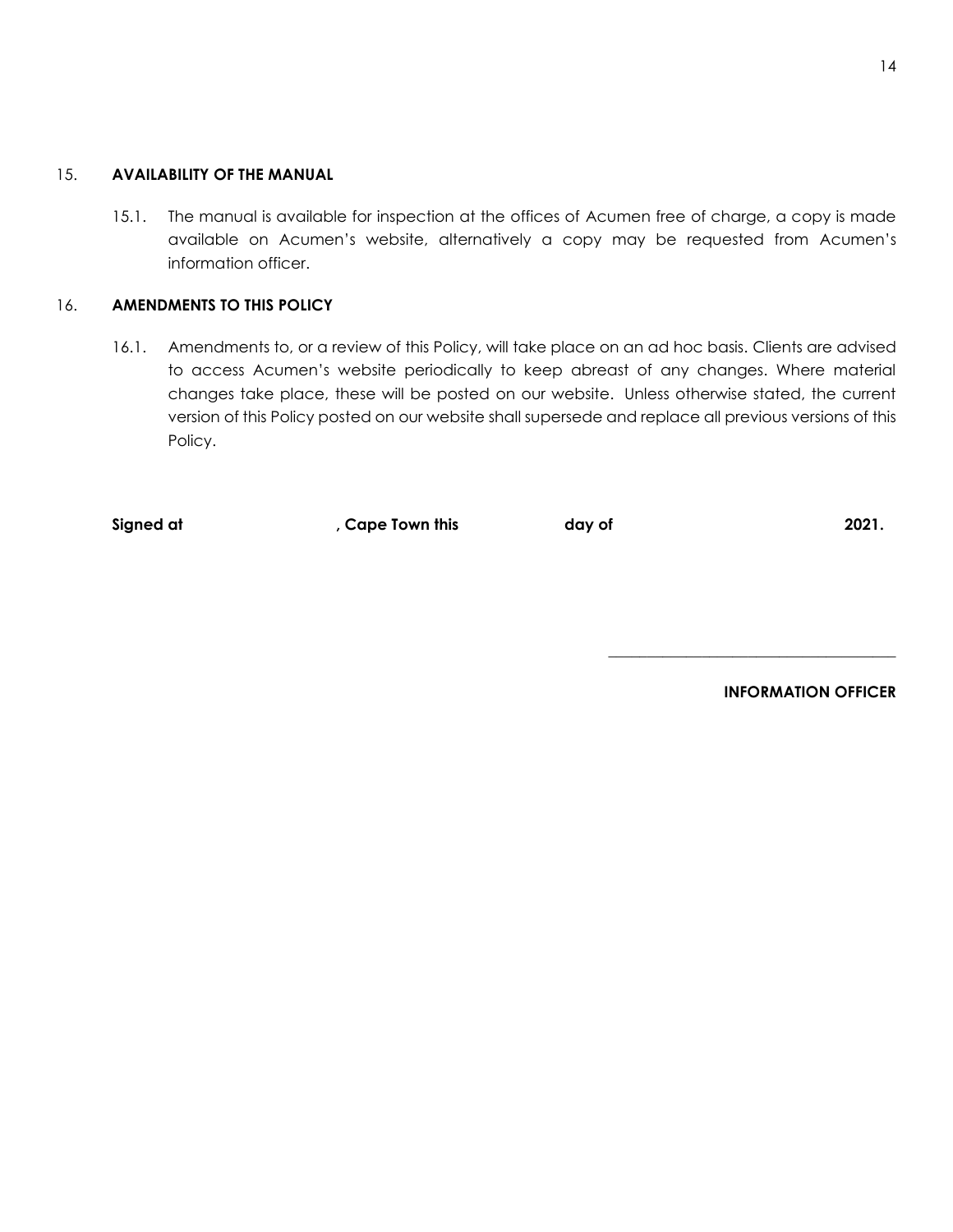## **ANNEXURE A**

## **PRESCRIBED FEES AND FORMS IN RESPECT OF PRIVATE BODIES**

# **The prescribed forms and fees for requests to private bodies, are available on the website of the Department of Justice and Constitutional Development, [www.doj.gov.za](http://www.doj.gov.za/) .**

# **FORM C**

### REQUEST FOR ACCESS TO RECORD OF PRIVATE BODY

(Section 53(1) of the Promotion of Access to Information Act, 2000

(Act No. 2 of 2000)

#### [Regulation 10]

#### **A. Particulars of private body**

| The Head: |  |
|-----------|--|
|           |  |

#### **B. Particulars of person requesting access to the record**

(a) *The particulars of the person who requests access to the record must be given below.* 

*(b) The address and/or fax number in the Republic to which the information is to be sent must be given.* 

*(c) Proof of the capacity in which the request is made, if applicable, must be attached.* 

| Full names and surname: |  |
|-------------------------|--|
|                         |  |
|                         |  |
| Identity number:        |  |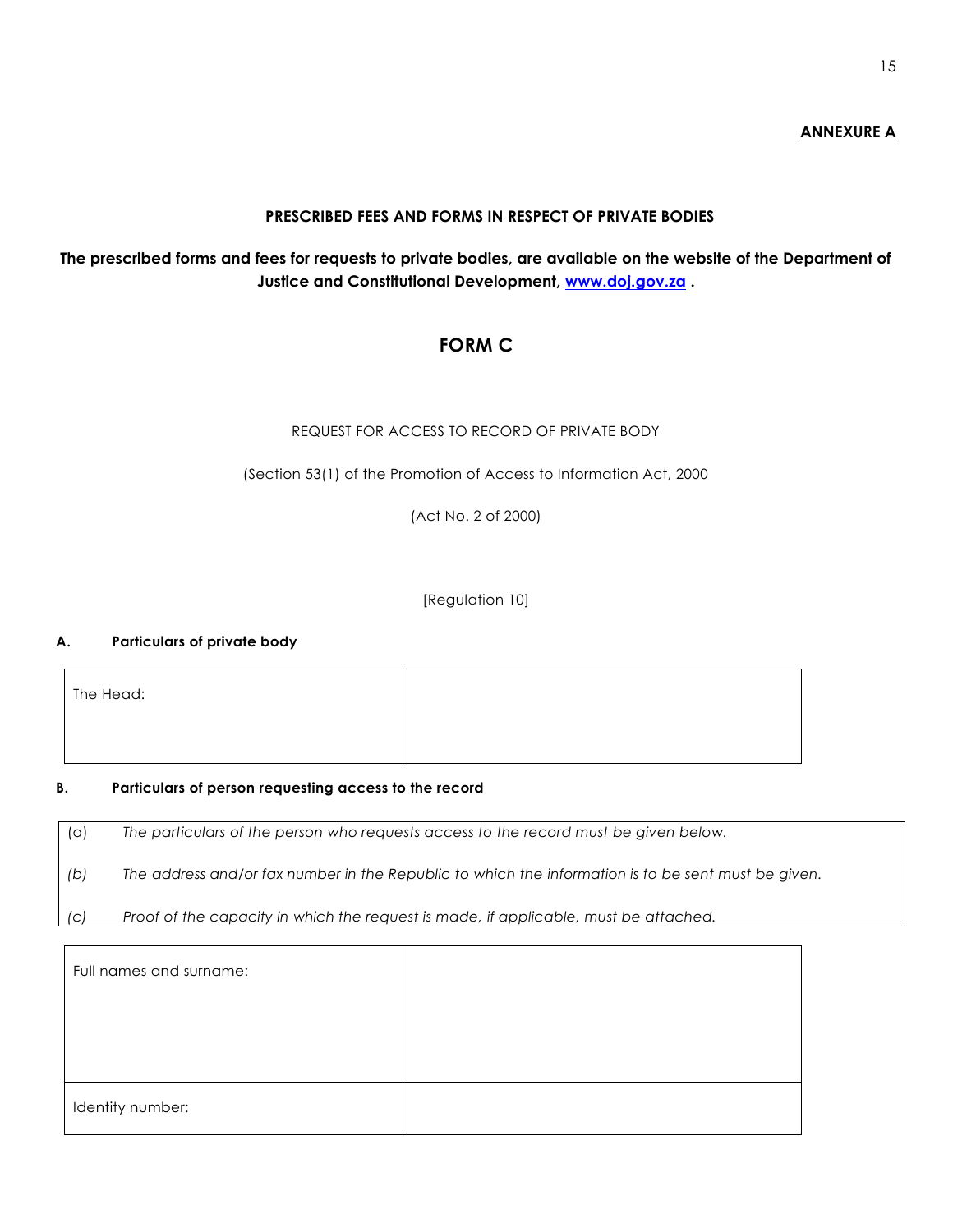| Postal address:                                                            |  |
|----------------------------------------------------------------------------|--|
|                                                                            |  |
|                                                                            |  |
| Telephone number:                                                          |  |
| E-mail address:                                                            |  |
| Capacity in which request is made when made<br>on behalf of another person |  |

#### **C. Particulars of person on whose behalf request is made**

| This section must be completed ONLY if a request for information is made on behalf of another<br>person. |  |  |  |
|----------------------------------------------------------------------------------------------------------|--|--|--|
| Full names and surname:                                                                                  |  |  |  |
| Identity number:                                                                                         |  |  |  |

#### **D. Particulars of record**

 $\Gamma$ 

- a. Provide full particulars of the record to which access is requested, including the reference number if that is known to you, to enable the record to be located.
- b. If the provided space is inadequate, please continue on a separate folio and attach it to this form.
- c. The requester must sign all the additional folios.

| Description of record or relevant part of the<br>record: |  |
|----------------------------------------------------------|--|
| Reference number, if available:                          |  |
| Any further particulars of record:                       |  |

٦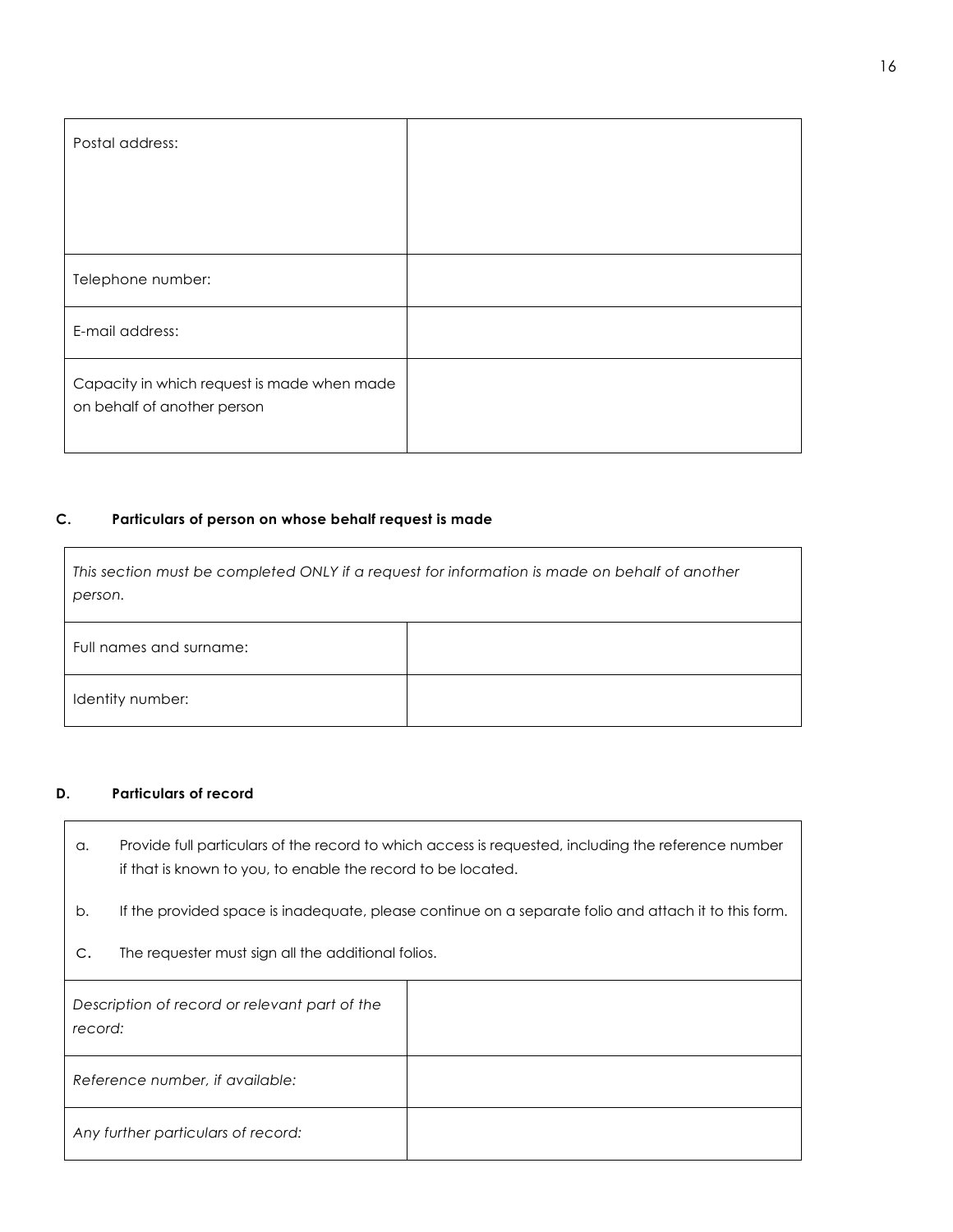### **E. Fees**

| а.            | A request for access to a record, other than a record containing personal information about<br>yourself, will be processed only after a request fee has been paid. |
|---------------|--------------------------------------------------------------------------------------------------------------------------------------------------------------------|
| b.            | You will be notified of the amount required to be paid as the request fee.                                                                                         |
| $\mathsf{C}.$ | The fee payable for access to a record depends on the form in which access is required and the<br>reasonable time required to search for and prepare a record.     |
| d.            | If you qualify for exemption of the payment of any fee, please state the reason for exemption.                                                                     |

Reason for exemption from payment of fees:

## **F. Form of access to record**

| If you are prevented by a disability to read, view or listen to the record in the form of access provided for in<br>I to 4 hereunder, state your disability and indicate in which form the record is require |                                                                                                                                                         |                                  |  |
|--------------------------------------------------------------------------------------------------------------------------------------------------------------------------------------------------------------|---------------------------------------------------------------------------------------------------------------------------------------------------------|----------------------------------|--|
| Disability:                                                                                                                                                                                                  |                                                                                                                                                         | Form in which record is required |  |
| Form in which record is required:                                                                                                                                                                            |                                                                                                                                                         |                                  |  |
| Mark the appropriate box with an X.                                                                                                                                                                          |                                                                                                                                                         |                                  |  |
| <b>NOTES:</b>                                                                                                                                                                                                |                                                                                                                                                         |                                  |  |
| (a)                                                                                                                                                                                                          | Compliance with your request in the specified form may depend on the form in which the<br>record is available.                                          |                                  |  |
| (b)                                                                                                                                                                                                          | Access in the form requested may be refused in certain circumstances. In such a case you will<br>be informed if access will be granted in another form. |                                  |  |
| (C)                                                                                                                                                                                                          | The fee payable for access for the record, if any, will be determined partly by the form in which<br>access is requested.                               |                                  |  |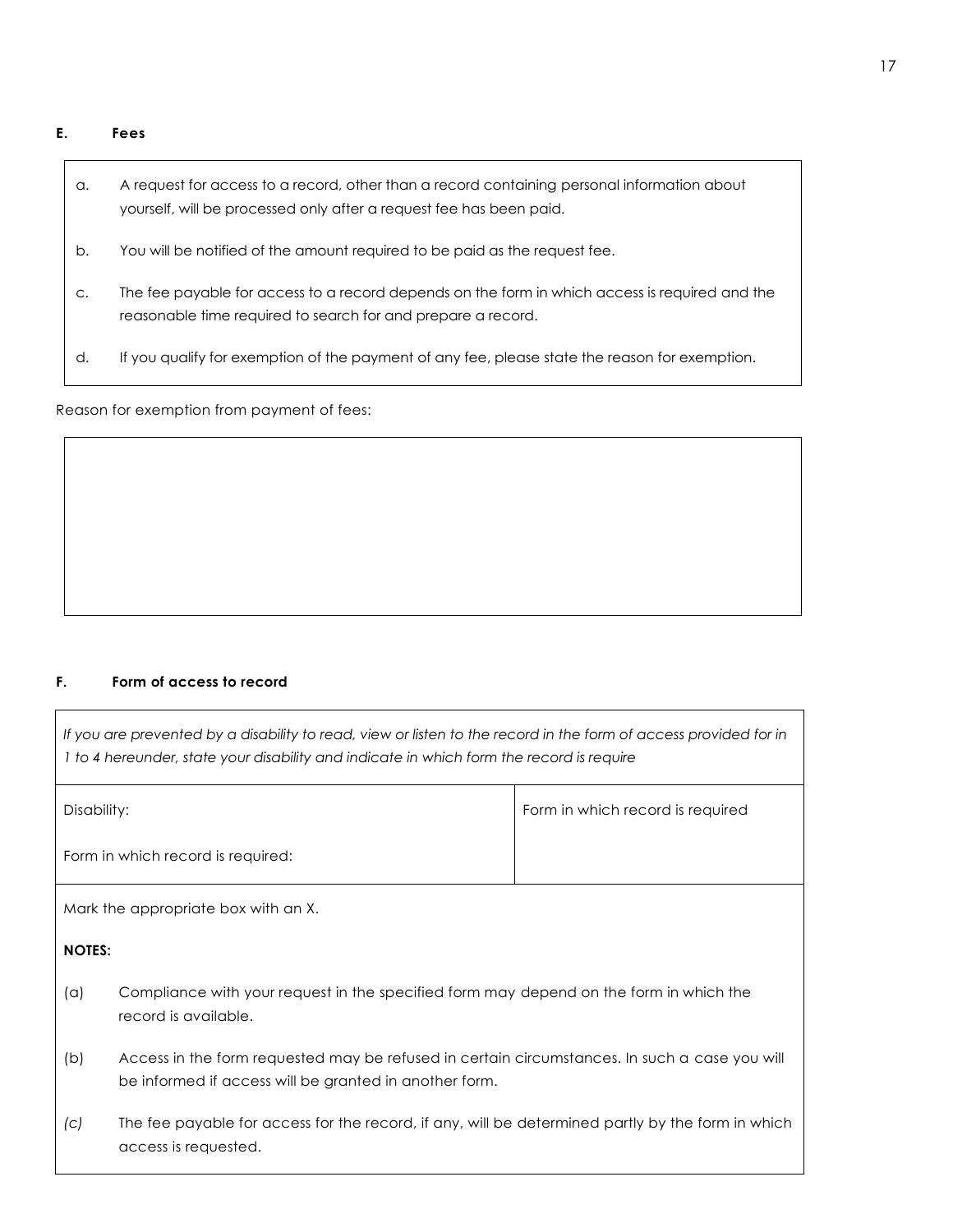|     | 1. If the record is in written or printed form: |  |                                                                                                |  |                                                             |           |  |
|-----|-------------------------------------------------|--|------------------------------------------------------------------------------------------------|--|-------------------------------------------------------------|-----------|--|
|     | copy of                                         |  | inspection of record                                                                           |  |                                                             |           |  |
|     | 2. If record consists of visual images          |  |                                                                                                |  |                                                             |           |  |
|     |                                                 |  | this includes photographs, slides, video recordings, computer-generated images, sketches, etc) |  |                                                             |           |  |
|     | view the images                                 |  | copy of the images"                                                                            |  | transcription of the                                        |           |  |
|     |                                                 |  |                                                                                                |  | images*                                                     |           |  |
|     |                                                 |  | 3. If record consists of recorded words or information which can be reproduced in sound:       |  |                                                             |           |  |
|     | listen to the soundtrack                        |  | transcription of soundtrack*                                                                   |  |                                                             |           |  |
|     | audio<br>cassette                               |  | written or printed document                                                                    |  |                                                             |           |  |
|     |                                                 |  | 4. If record is held on computer or in an electronic or machine-readable form:                 |  |                                                             |           |  |
|     | printed copy of record*                         |  | printed copy of<br>information                                                                 |  | copy in computer readable form*<br>(stiffy or compact disc) |           |  |
|     |                                                 |  | derived from the record"                                                                       |  |                                                             |           |  |
| the |                                                 |  | 'If you requested a copy or transcription of a record (above), do you wish                     |  |                                                             |           |  |
|     | copy or transcription to be posted to you?      |  |                                                                                                |  | <b>YES</b>                                                  | <b>NO</b> |  |
|     | Postage is payable.                             |  |                                                                                                |  |                                                             |           |  |

## **G Particulars of right to be exercised or protected**

*If the provided space is inadequate, please continue on a separate folio and attach it to this form. The requester must sign all the additional folios.* 

a. Indicate which right is to be exercised or protected: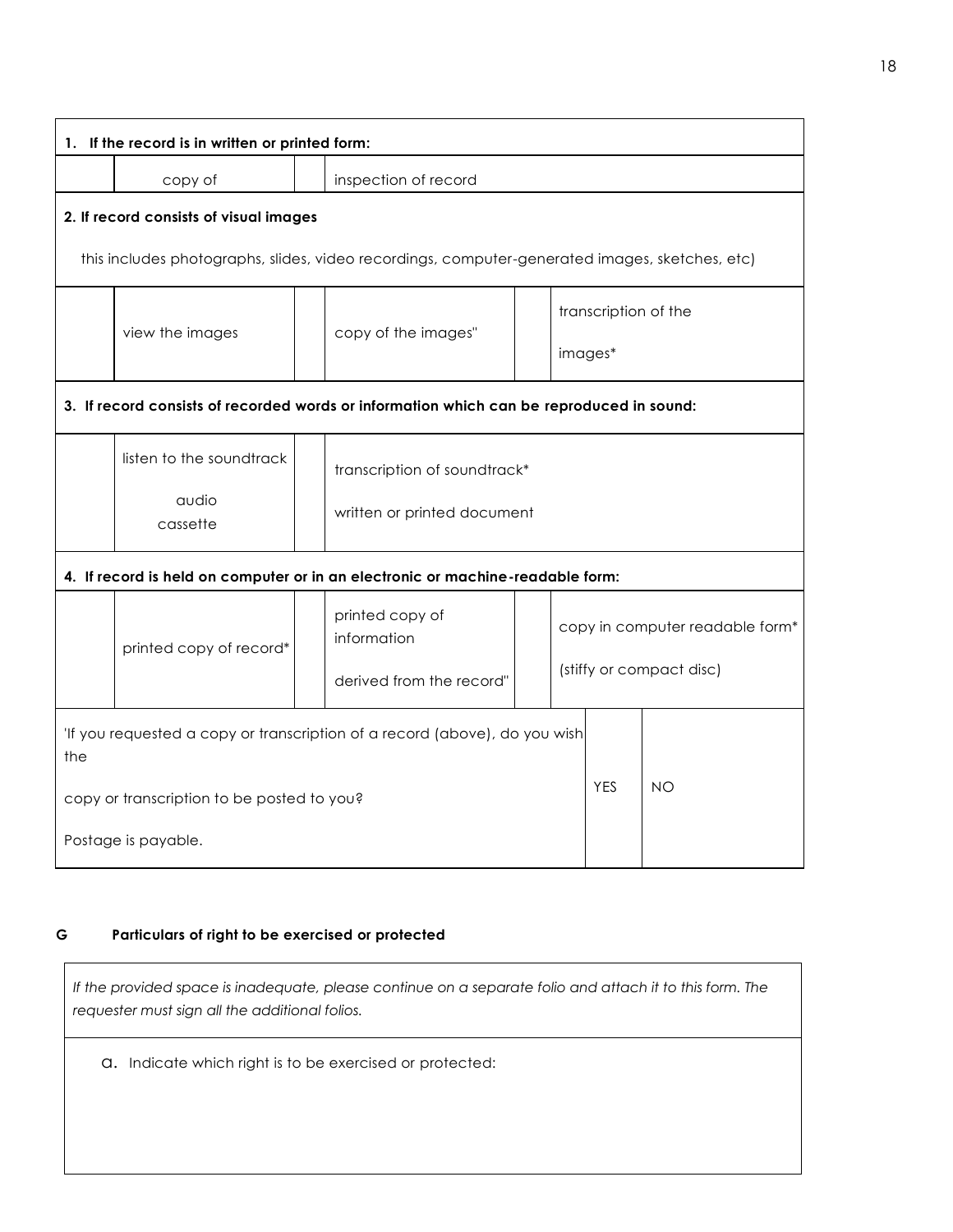| b. Explain why the record requested is required for the exercise or protection of the |
|---------------------------------------------------------------------------------------|
| aforementioned right:                                                                 |
|                                                                                       |
|                                                                                       |
|                                                                                       |
|                                                                                       |
|                                                                                       |
|                                                                                       |
|                                                                                       |
|                                                                                       |
|                                                                                       |
|                                                                                       |
|                                                                                       |
|                                                                                       |
|                                                                                       |
|                                                                                       |

### **H. Notice of decision regarding request for access**

You will be notified in writing whether your request has been approved/denied. If you wish to be informed in another manner, please specify the manner and provide the necessary particulars to enable compliance with your request.

How would you prefer to be informed of the decision regarding your request for access to the record?

Signed at…………………………. This………… day of …………………………….20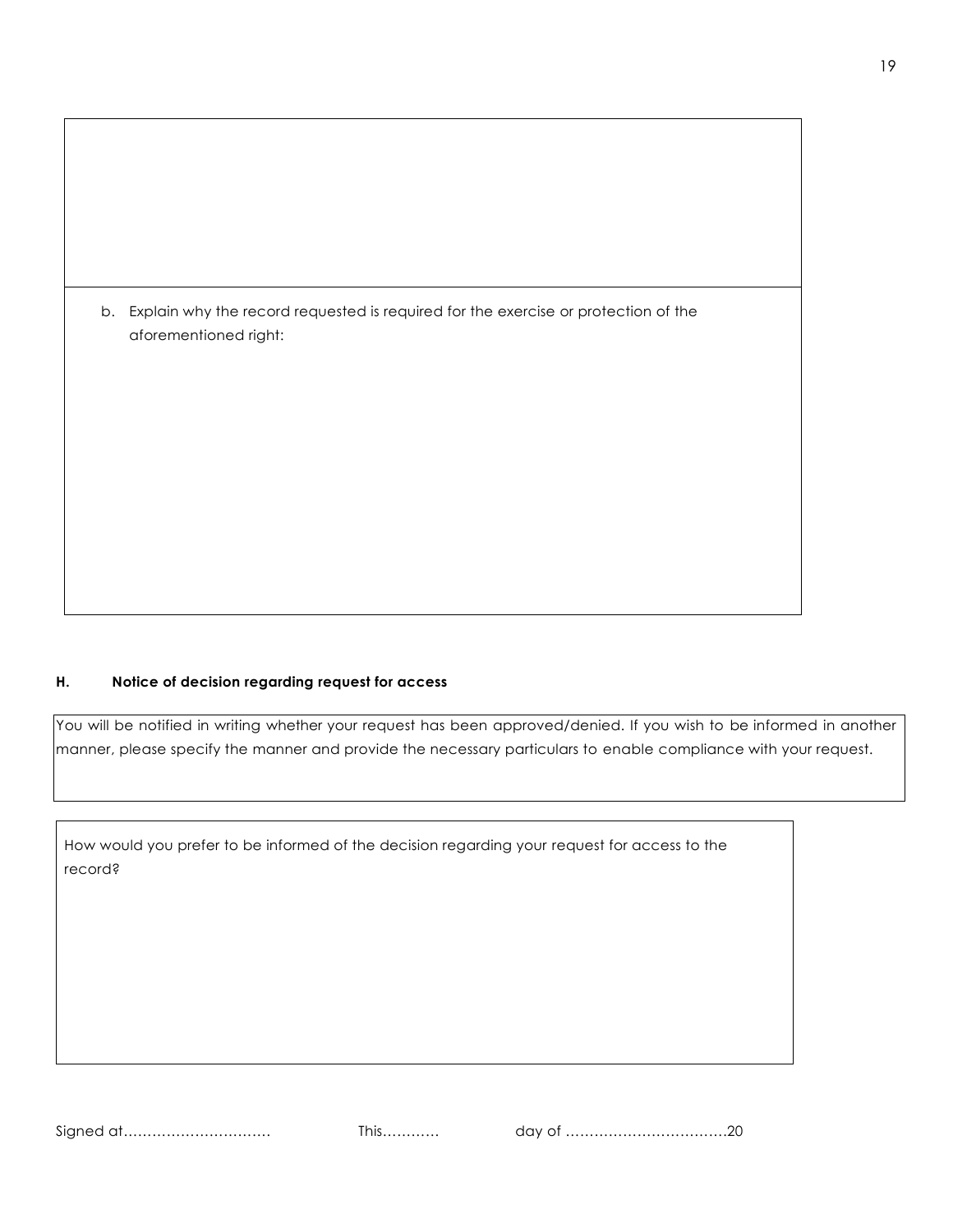**SIGNATURE OF REQUESTER / PERSON ON** 

\_\_\_\_\_\_\_\_\_\_\_\_\_\_\_\_\_\_\_\_\_\_\_\_\_\_\_\_\_\_\_\_\_\_\_\_\_

**WHOSE BEHALF REQUEST IS MADE**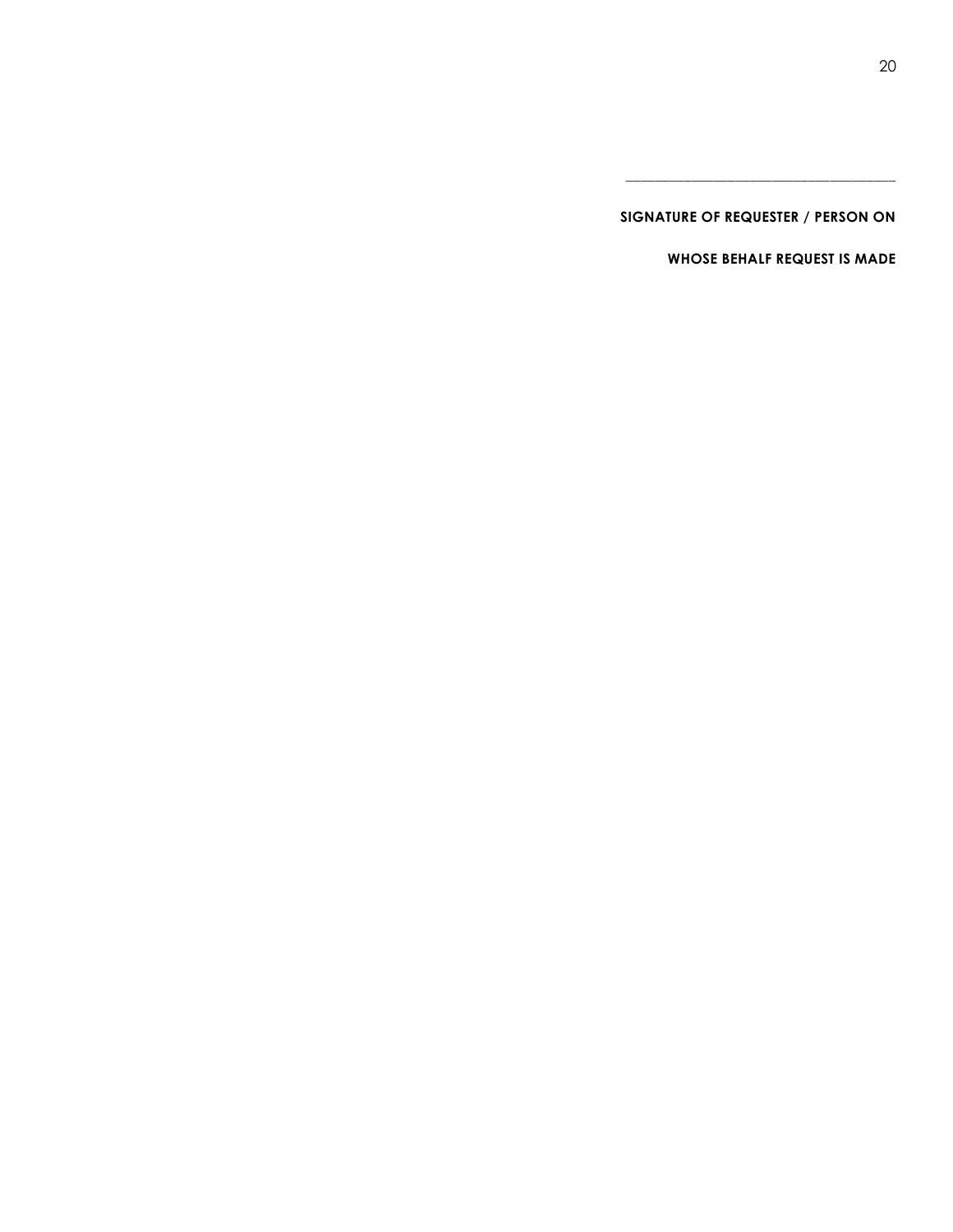### **ANNEXURE B**

## **REQUEST FOR ACTION IN RESPECT OF PERSONAL INFORMATION**

### **Confidential**

| <b>Privacy Notice:</b>                                                                                                                                                        |  |
|-------------------------------------------------------------------------------------------------------------------------------------------------------------------------------|--|
| We are collecting your personal information, so that we can act on your request to exercise your rights in                                                                    |  |
| respect of your personal information. For this purpose and only when required, we may share this data within                                                                  |  |
| Acumen, and with other third parties that process your personal data in conjunction with us or on our behalf.                                                                 |  |
| To read our Data Protection Policy, please visit https://acumen.zone/.                                                                                                        |  |
| Mark the appropriate box with an "x" and complete only the relevant sections of this form:                                                                                    |  |
| $\Box$ Objection to the processing of personal information (complete sections B, C, D and G)                                                                                  |  |
| $\Box$ Request to correct or delete/destroy personal information that is in the possession of or under the control of the responsible party (complete sections B, C, E and G) |  |

Request to delete/destroy personal information that is in the possession of or under the control of the responsible party and who is no longer authorized to retain the record of information (complete sections B, C, F and G)

# (A) **PARTICULARS OF RESPONSIBLE PARTY**

**Name:** Acumen

**Physical address:** 69 Nautilus Circle, Atlantic Beach Estate, Melkbosstrand, 7441

**Contact number:** +27 83 641 3883

**Email address: [justin.vellacott@acumen.zone](mailto:justin.vellacott@acumen.zone)**

- (B) PARTICULARS OF THE DATA SUBJECT WHO THE REQUEST PERTAINS TO
- (a) The particulars of the data subject who the request pertains to must be recorded below.
- (b) Proof of the capacity in which the request is made must be attached e.g. copy of Identity Document (ID) or Passport, or Affidavit. Certified copies must not be older than three months.

| Full name and Surname/Registered |  |
|----------------------------------|--|
| name, ifjuristic entity          |  |
|                                  |  |
| <b>ID/Passport</b>               |  |
| Number/Registration number, if   |  |
| juristic entity                  |  |

| Please indicate how you would like to be contacted by marking the appropriate box with an "X", and providing<br>the relevant contact<br>details in the space provided: |                  |        |
|------------------------------------------------------------------------------------------------------------------------------------------------------------------------|------------------|--------|
| Residential / Postal / Business<br>Address                                                                                                                             | Telephone/Mobile | e-Mail |
| Contact details:                                                                                                                                                       |                  |        |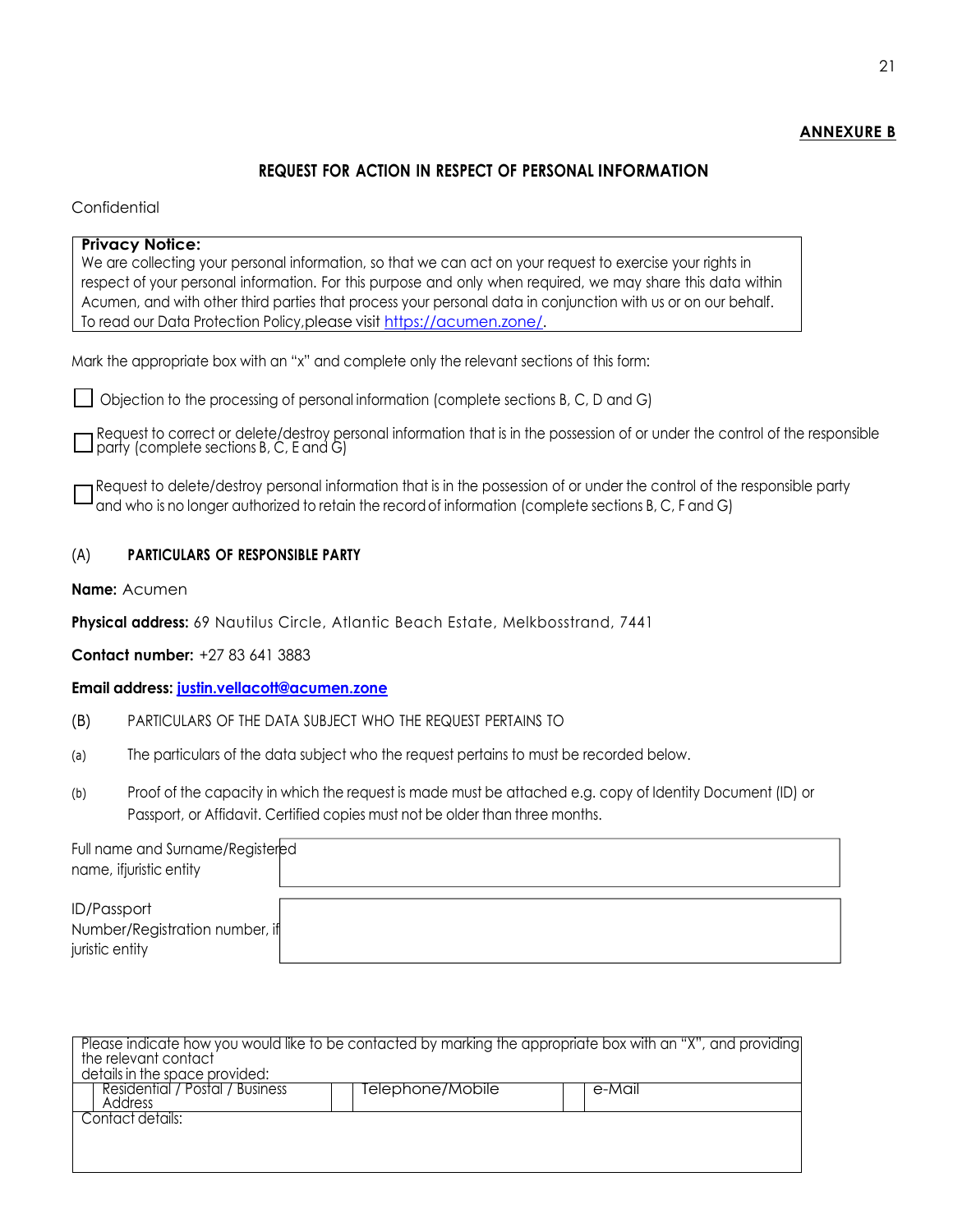Capacity in which the request is made, where made on behalf of the data subject:

#### (C) **PARTICULARS OF PERSON MAKING REQUEST ON BEHALF OF DATA SUBJECT**

This section must be completed only if the request is made on behalf of another person or juristic entity.

| Full name and<br>Surname/Registered Name, if juristic<br>entity                                                                                                                                                   |                  |        |  |
|-------------------------------------------------------------------------------------------------------------------------------------------------------------------------------------------------------------------|------------------|--------|--|
| ID/Passport<br>Number/Registration Number,<br>if juristic entity                                                                                                                                                  |                  |        |  |
| Please indicate how you would like to be contacted by marking the appropriate box with an "X", and providing<br>the relevant contact details in the space provided:<br>Residential / Postal / Business<br>Address | Telephone/Mobile | e-Mail |  |
| Contact details:                                                                                                                                                                                                  |                  |        |  |

## (D) REASONS FOR OBJECTING TO PROCESSING OF PERSONAL INFORMATION AND PARTICULARS OFPERSONAL **INFORMATION RECORD/S**

- (a) This section is only to be completed if you are objecting to the processing of personal information in the possession of or under the control of the responsible party.
- (b) Provide detailed reasons for the objection and the full particulars of the record(s) to which the objection relates, including the reference number if that is known to you, to enable the record(s) regarding the objection to be located.
- (c) If the space provided for in this form is inadequate, please submit additional information as an Annexure to this form. THE DATA SUBJECT OR HIS/HER/ITS AGENT MUST SIGN ALL ADDITIONAL ANNEXURES.

Details reasons for the objection and a detailed description of the relevant personal information records to which the objection relates: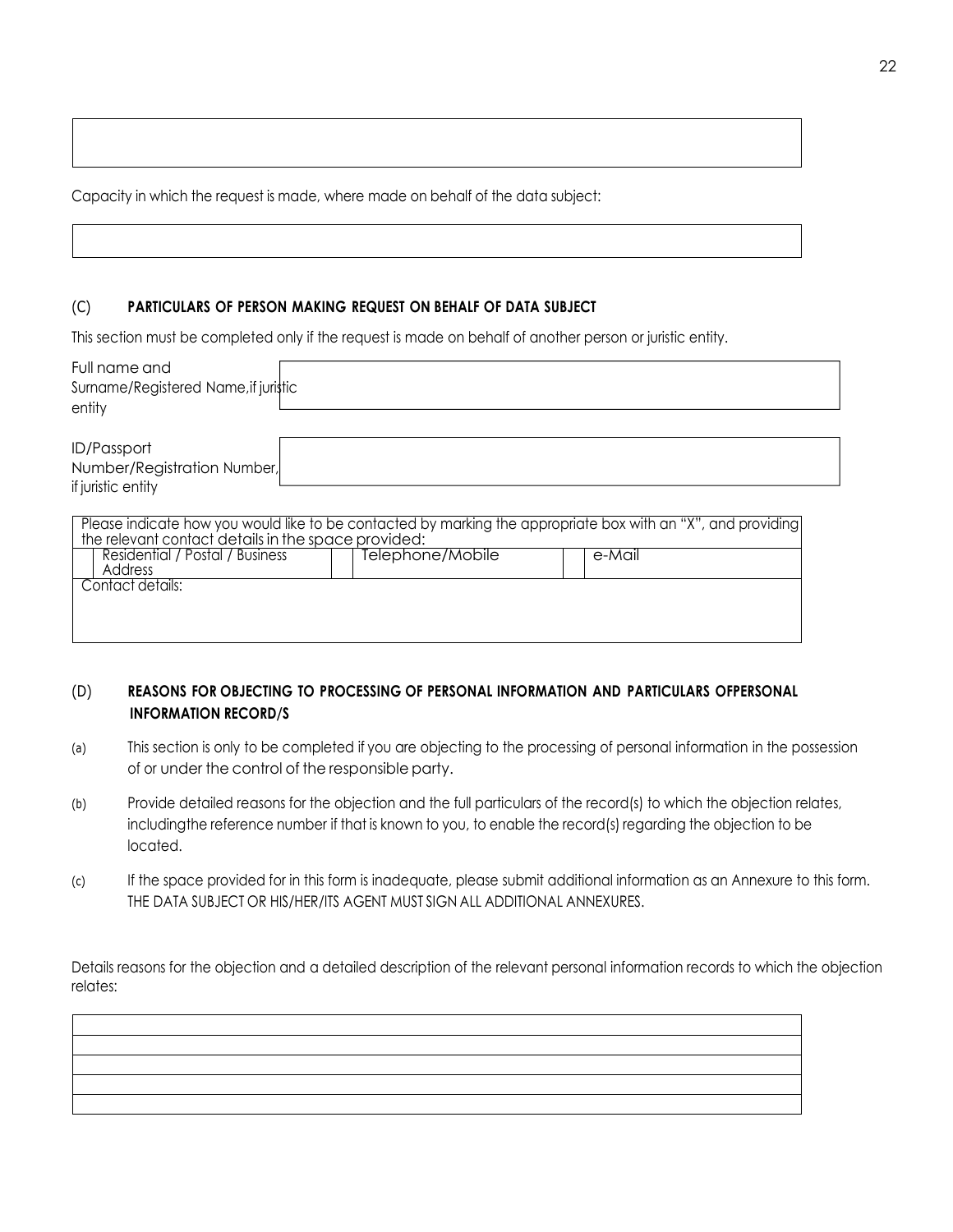# (E) **PERSONAL INFORMATION RECORDS TO BE CORRECTED OR DELETED/DESTROYED**

- (a) This section is only to be completed if you are requesting the correction or deletion/destruction of personal information in the possession of or under the control of the responsible party.
- (b) Provide detailed reasons for the request to correct or delete/destroy personal information and the full particulars of the record(s) to be corrected or deleted/destroyed, including the reference number if that is known to you, to enable the relevant personal information record(s) to be located.
- (c) If the space provided for in this form is inadequate, please submit additional information as an Annexure to this form. THE DATA SUBJECT OR HIS/HER/ITS AGENT MUST SIGN ALL ADDITIONAL ANNEXURES.

Detailed reasons for the request to correct or delete/destroy personal information and a description of the personal information records to which the request relates:

# (F) **PERSONAL INFORMATION RECORDS TO BE DELETED/DESTROYED**

- (a) This section is only to be completed if you are requesting the deletion/destruction of personal information in the possession or under the control of the responsible party, where the responsible party is no longer authorized to retain the record.
- (b) Provide detailed reasons for the request to delete/destroy personal information and the full particulars of the record(s) to be deleted/destroyed, including the reference number if that is known to you, to enable the relevant personal information record(s) to be located.
- (c) If the space provided for in this form is inadequate, please submit additional information as an Annexure to this form. THE DATA SUBJECT OR HIS/HER/ITS AGENT MUST SIGN ALL ADDITIONAL ANNEXURES.

Detailed reasons for the request to delete/destroy personal information and a description of the personal information records to which the request relates: